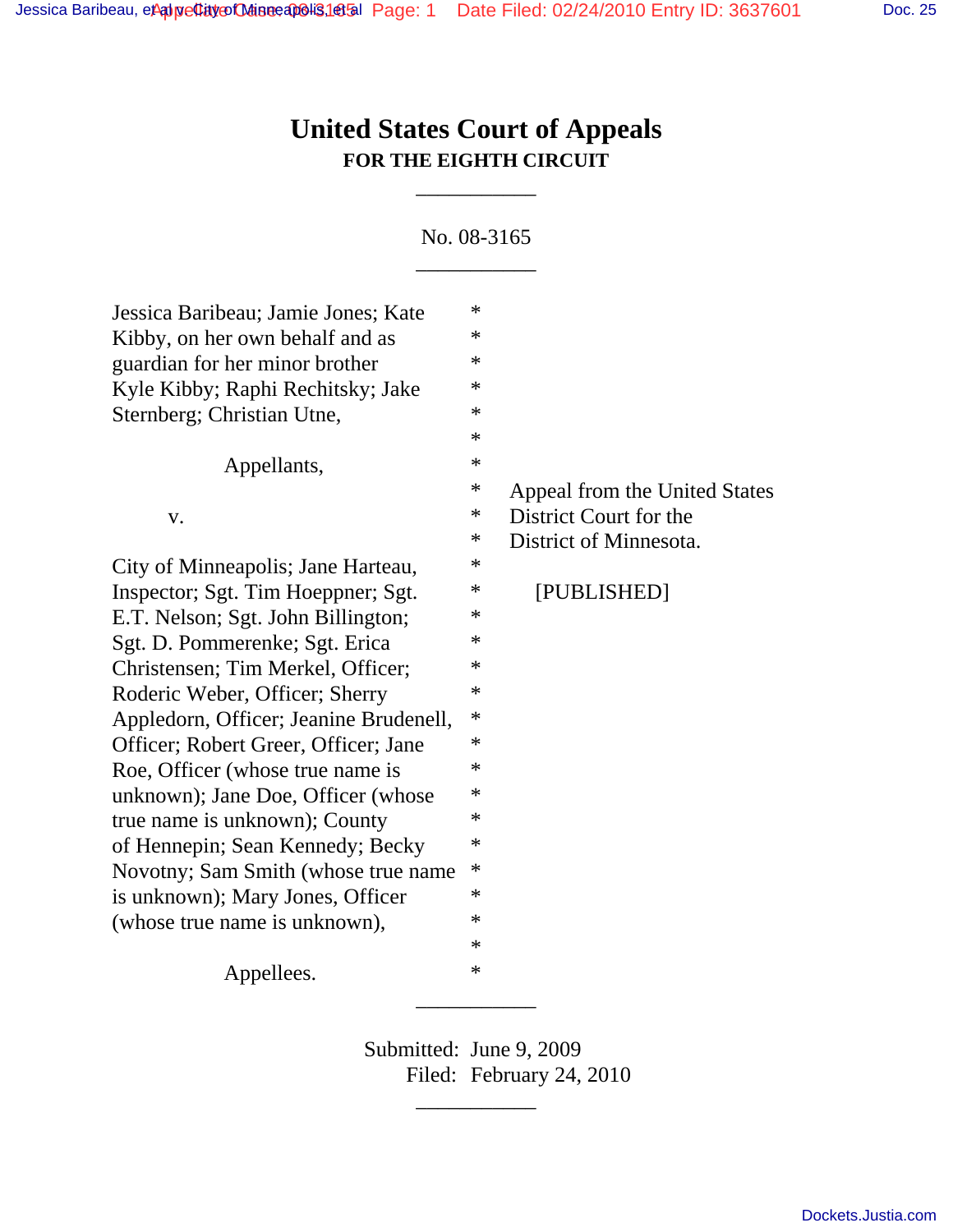\_\_\_\_\_\_\_\_\_\_\_

Before COLLOTON, JOHN R. GIBSON, and BEAM, Circuit Judges.

## PER CURIAM.

Jessica Baribeau, Jamie Jones, Kate Kibby, Kyle Kibby, Raphi Rechitski, Jake Sternberg, and Christian Utne (collectively, "the plaintiffs") brought suit against the City of Minneapolis and thirteen of its police officers. The plaintiffs alleged that they were seized without probable cause and in retaliation for exercising their First Amendment rights. Sternberg also sued the County of Hennepin and various of its employees, alleging that the confiscation of his prosthetic leg while he was in the county jail violated his rights under the Fourth, Fifth, and Fourteenth Amendments, the Americans with Disabilities Act ("ADA"), 42 U.S.C. § 12101 *et seq.*, and the Minnesota Human Rights Act ("MHRA"), Minn. Stat. § 363A.01 *et seq*. The district court granted summary judgment in favor of the City and its officers on the plaintiffs' claims, and in favor of the County and its employees on Sternberg's claims. We affirm in part and reverse and remand in part.

I.

At about 6 p.m. on Saturday, July 22, 2006, the plaintiffs met at the Nicollet Mall light rail station in downtown Minneapolis, while the city was in the midst of hosting a week-long summer festival known as the Aquatennial. The plaintiffs' plan was to protest the "mindless" nature of consumer culture by walking through the downtown area dressed as zombies. Most of the plaintiffs wore white powder and fake blood on their faces and dark makeup around their eyes.

From their meeting place, the plaintiffs proceeded down Nicollet Mall, walking in a stiff, lurching fashion. They carried four bags of sound equipment. One bag contained an iPod, a radio transmitter, an antenna, and a wireless phone handset. The others contained radio receivers, amplifiers, and speakers. Some of the equipment,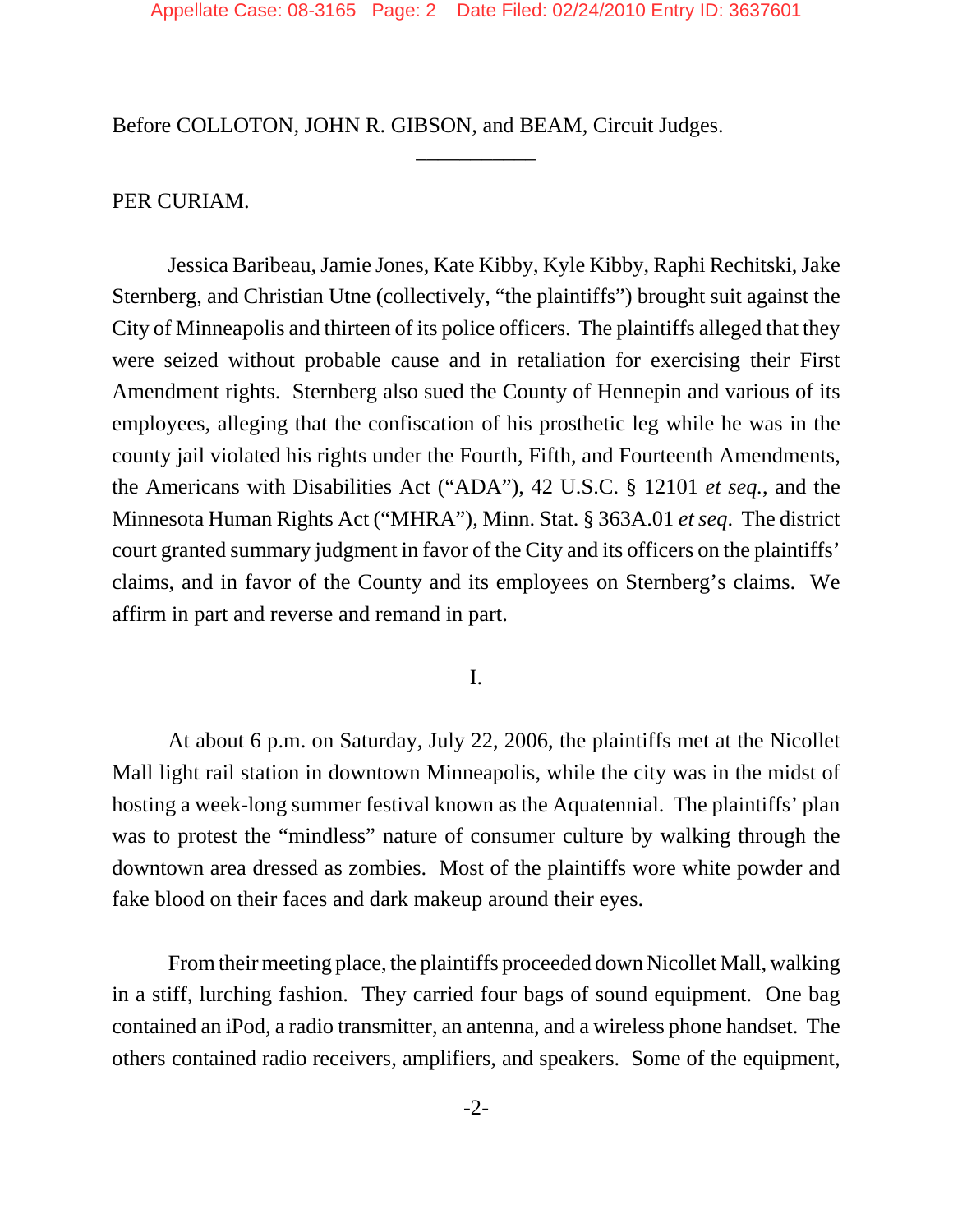including wiring, was visible on the outside of the bags. As the plaintiffs "danced" their way down the street, they played music from the iPod, through the radio devices, and over the speakers. They also broadcasted announcements such as "get your brains here" and "[b]rain cleanup in Aisle 5" by speaking into the wireless phone handset. The plaintiffs came within three feet of bystanders, and received "weird" looks from some they passed.

At around 7 p.m., Minneapolis police received word of an anonymous 911 call complaining about a group of "people covered in make up playing loud music from a boombox" on Nicollet Mall. J.A. 219 (capitalization removed). According to the caller, the group's members were "calling themselves zombies and almost touching people." *Id.* (capitalization removed). Officers James Archer and Chad Martin responded to the call and were the first to arrive on the scene. They found the plaintiffs playing music and dancing as zombies near the intersection of South Seventh Street and Nicollet Mall. Officers Timothy Merkel and Roderic Weber arrived shortly thereafter. When approached by the officers, the plaintiffs explained that they meant their actions as an anticonsumerist commentary. According to Officer Martin, the plaintiffs were "walking around, coming up close to people," and pedestrians were "scooting away from them." The officers informed the plaintiffs that their conduct had garnered a complaint, and asked them to turn down their music and keep their distance from bystanders. After this brief exchange, the officers allowed the plaintiffs to continue on their way.

Merkel and Weber subsequently spoke about the plaintiffs with Sergeant Timothy Hoeppner, who was in charge of patrolling the area for drunk people that evening. Based on information in a police bulletin, Hoeppner expressed concern that the plaintiffs were affiliated with the Juggalos, a violent gang from Washington State known for wearing face paint. Merkel and Weber decided to approach the plaintiffs again, in an effort to identify them.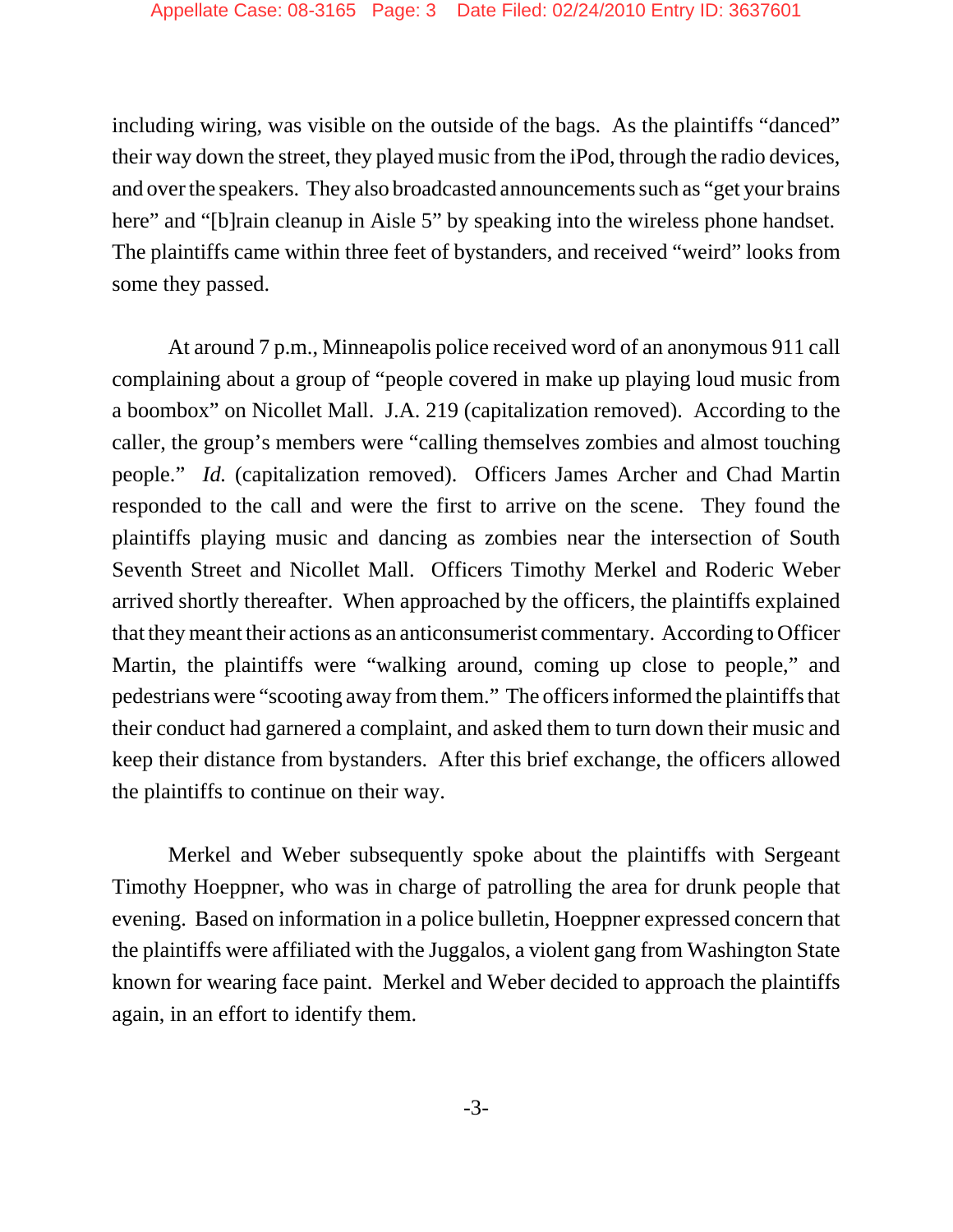When Merkel and Weber found them, the plaintiffs were no longer dancing or playing music, but were gathered on a sidewalk near the corner of Sixth Street and Hennepin Avenue. As part of a larger crowd, the plaintiffs had just finished watching an outdoor performance by a high school drumline. According to Weber, a young girl with her father saw the plaintiffs "dressed up in the zombie appearance," and became frightened. Merkel and Weber asked the plaintiffs for identification, but most of them were not carrying identification with them. The officers informed the plaintiffs that they were being taken to the police station to be identified. Sternberg asked whether they were being "detained," and one of the officers responded, "Yes." Sternberg then asked, "What's the charge?" The officer said, "I don't know, let's call it disorderly conduct for now." The officers escorted the plaintiffs to a station several blocks away.

At the station, the plaintiffs were met by numerous officers, including the officer in charge, Sergeant Edward Nelson. Sternberg testified that Nelson acted like "a drill sergeant with new recruits," and said that he didn't "give a g\*\*damn about anybody's constitutional f\*\*\*ing rights." The plaintiffs were patted down and placed in a holding cell, from which they were removed one at a time for questioning about their identities. In addition, officers searched the plaintiffs' bags. Based on the equipment inside, Nelson became concerned that the bags were dangerous, and requested that they be inspected by Sergeant Daniel Pommerenke, a bomb technician. Pommerenke determined that the bags did not contain explosives. After consulting with other officers, however, Nelson ordered the plaintiffs booked into jail on charges of displaying simulated weapons of mass destruction ("WMD"), a state offense punishable by up to ten years' imprisonment. Minn. Stat. § 609.712, subd. 5(1).

All but one of the plaintiffs were transported to the Hennepin County Adult Detention Center.<sup>1</sup> During the booking process, Sternberg refused to reveal his last

<sup>&</sup>lt;sup>1</sup>Kyle Kibby, a minor, was taken to the Hennepin County Juvenile Detention Center and released on the same day as the others.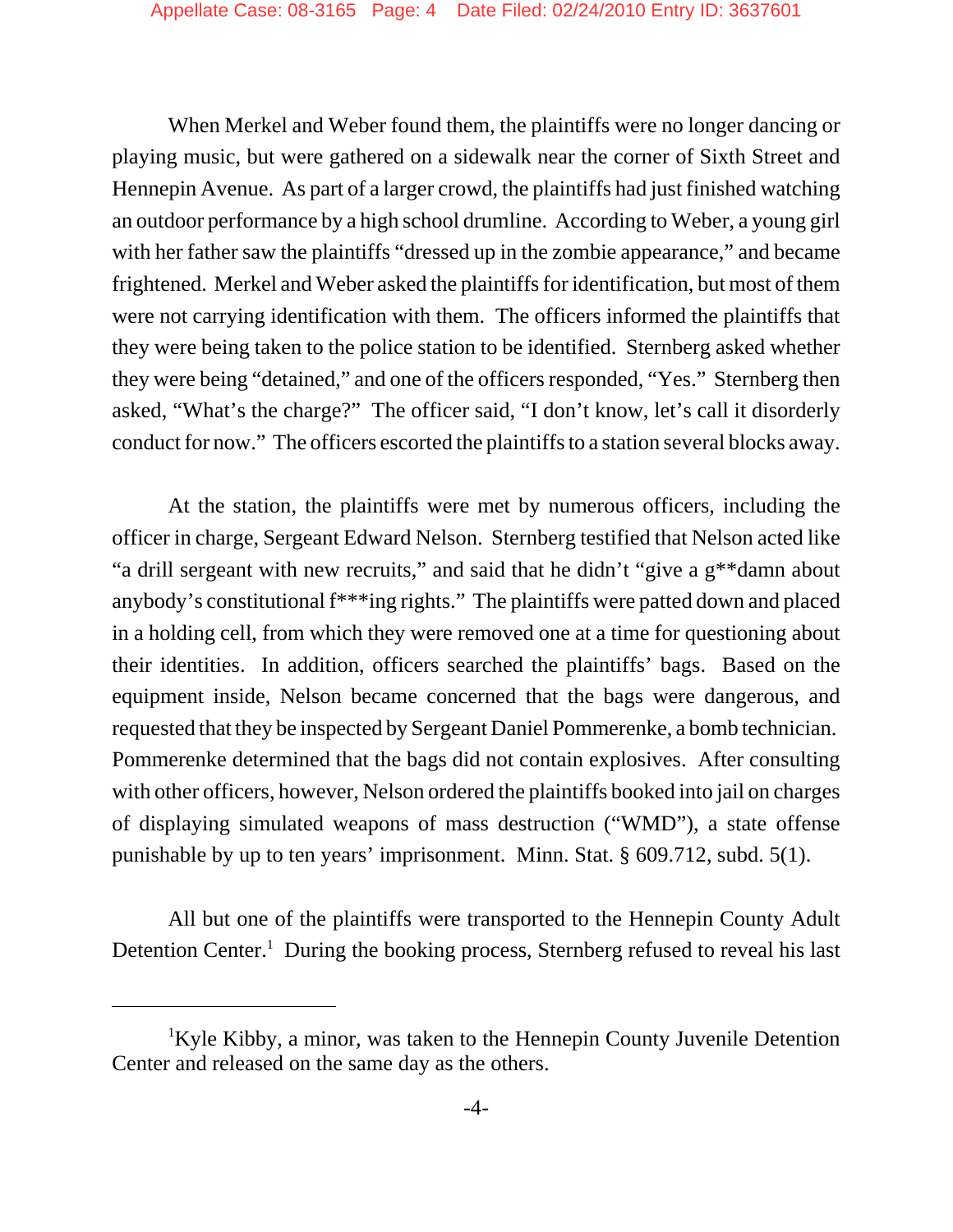name. Jail officials noted that Sternberg had metal accessories in his hair, and placed him in a holding cell where he could remove them. They also noted that Sternberg had a prosthetic left leg, from the knee down, that contained metal parts. After discussing his medical condition with Sean Kennedy, the nurse on duty, Sternberg was taken to another room, where his prosthetic leg was confiscated by Becky Novotny, a detention deputy. Kennedy explained to Sternberg that the leg was seized out of concern that it could be used as a weapon. Sternberg agreed to provide his last name in order to finish the booking process and obtain a property receipt for his leg. Sternberg was given a wheelchair and was eventually placed in an ADA-compliant cell.

On the following Monday, after spending two nights in jail, the plaintiffs were released from custody. A sergeant reviewing the plaintiffs' arrests had examined the equipment seized from their bags, and concluded that the equipment did not meet the definition of simulated WMD. At the time of release, the plaintiffs received back all of their seized property, including Sternberg's prosthetic leg. Authorities never filed a formal criminal complaint against any of the plaintiffs.

The plaintiffs filed suit in Minnesota state court against the City of Minneapolis and thirteen of its police officers, including Merkel, Weber, Hoeppner, Nelson, and Pommerenke, in their personal and official capacities. The plaintiffs asserted a right to damages under 42 U.S.C. § 1983 on numerous federal claims. Their complaint included allegations that they were arrested "without any cause to believe that they had committed a crime," in violation of the Fourth Amendment, and that they were seized in retaliation for "exercising their basic and fundamental right to engage in artistic and political expression," in violation of the First Amendment. The plaintiffs also brought several state-law causes of action, including a claim of false imprisonment.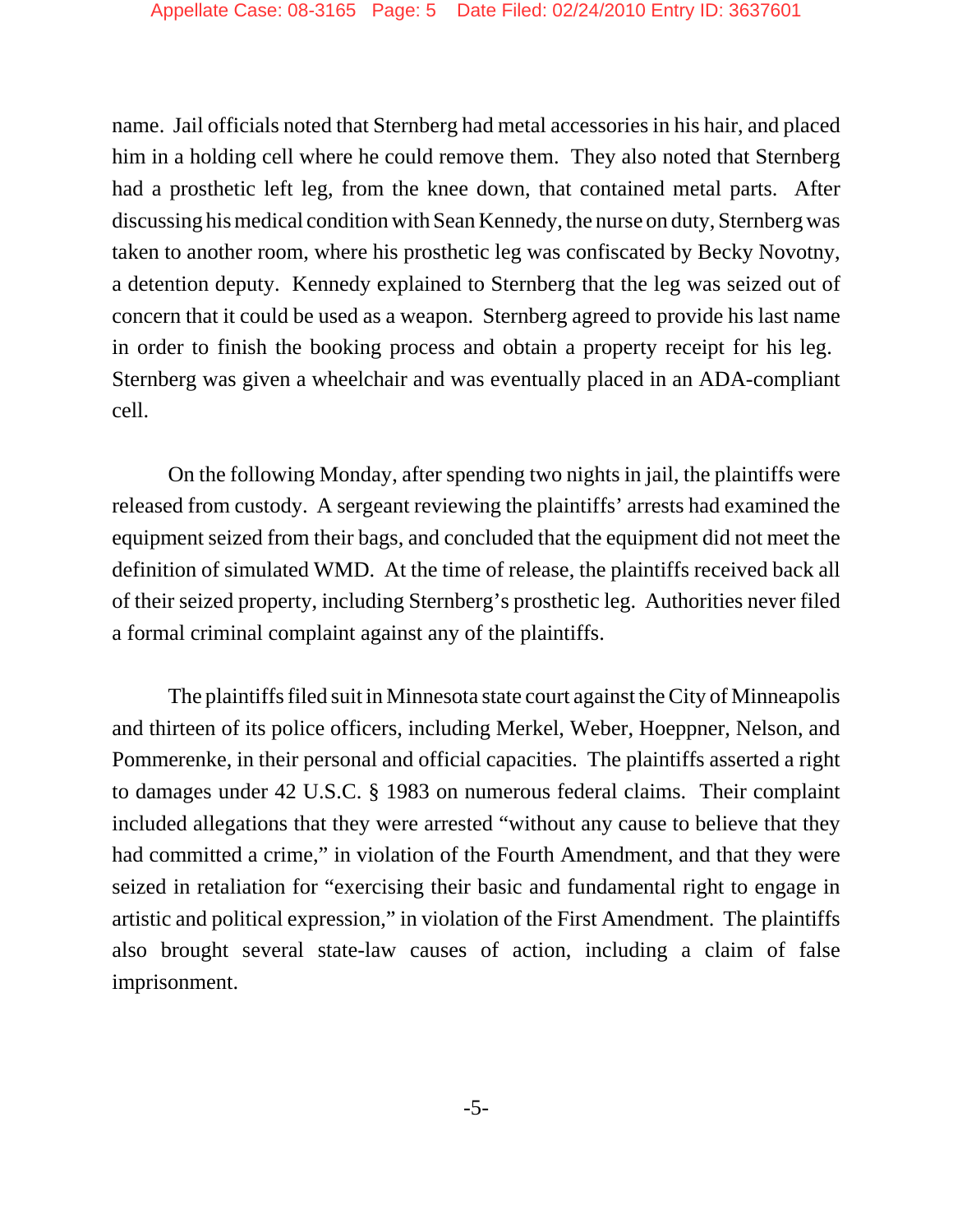In the same complaint, Sternberg sued the County of Hennepin and various county employees, including Kennedy and Novotny, in their personal and official capacities. Sternberg alleged that the confiscation of his prosthetic leg contravened the prohibition on unreasonable seizures in the Fourth Amendment and the Due Process Clauses of the Fifth and Fourteenth Amendments. He also claimed that the County and its employees "discriminated against [him] by denying him benefits of services and programs because of his disabilities, and failing to accommodate [his] disabilities," in violation of the ADA and the MHRA.

The City and its police officers removed the case to federal district court, and moved for summary judgment on the plaintiffs' claims. The district court granted the motion. *Baribeau v. City of Minneapolis*, 578 F. Supp. 2d 1201, 1224 (D. Minn. 2008). The court concluded that the plaintiffs' Fourth Amendment claim failed because "the behavior of Plaintiffs observed by law enforcement could justify a reasonably prudent person in believing that Plaintiffs had committed the crime of disorderly conduct." *Id.* at 1214. The court determined that even if probable cause to arrest for disorderly conduct did not exist, the officers were entitled to qualified immunity. Although the plaintiffs' equipment did not qualify as simulated WMD, the court reasoned, "it would not have been clear to a reasonable officer that Plaintiffs could not be arrested for [displaying simulated WMD]." *Id.* at 1216. The court dismissed the plaintiffs' claims of First Amendment retaliation and false imprisonment, on the ground that probable cause existed to arrest the plaintiffs for disorderly conduct. *Id.* at 1217-18.

The County and its employees also moved for summary judgment, and the district court granted that motion as well. *Id.* at 1224. The court reasoned that because the confiscation of Sternberg's prosthetic leg was "reasonably related to the legitimate governmental interest in jail security," his rights under the Fourth, Fifth, and Fourteenth Amendments were not violated. *Id.* at 1223-24. The court also determined that the County and its employees were entitled to judgment as a matter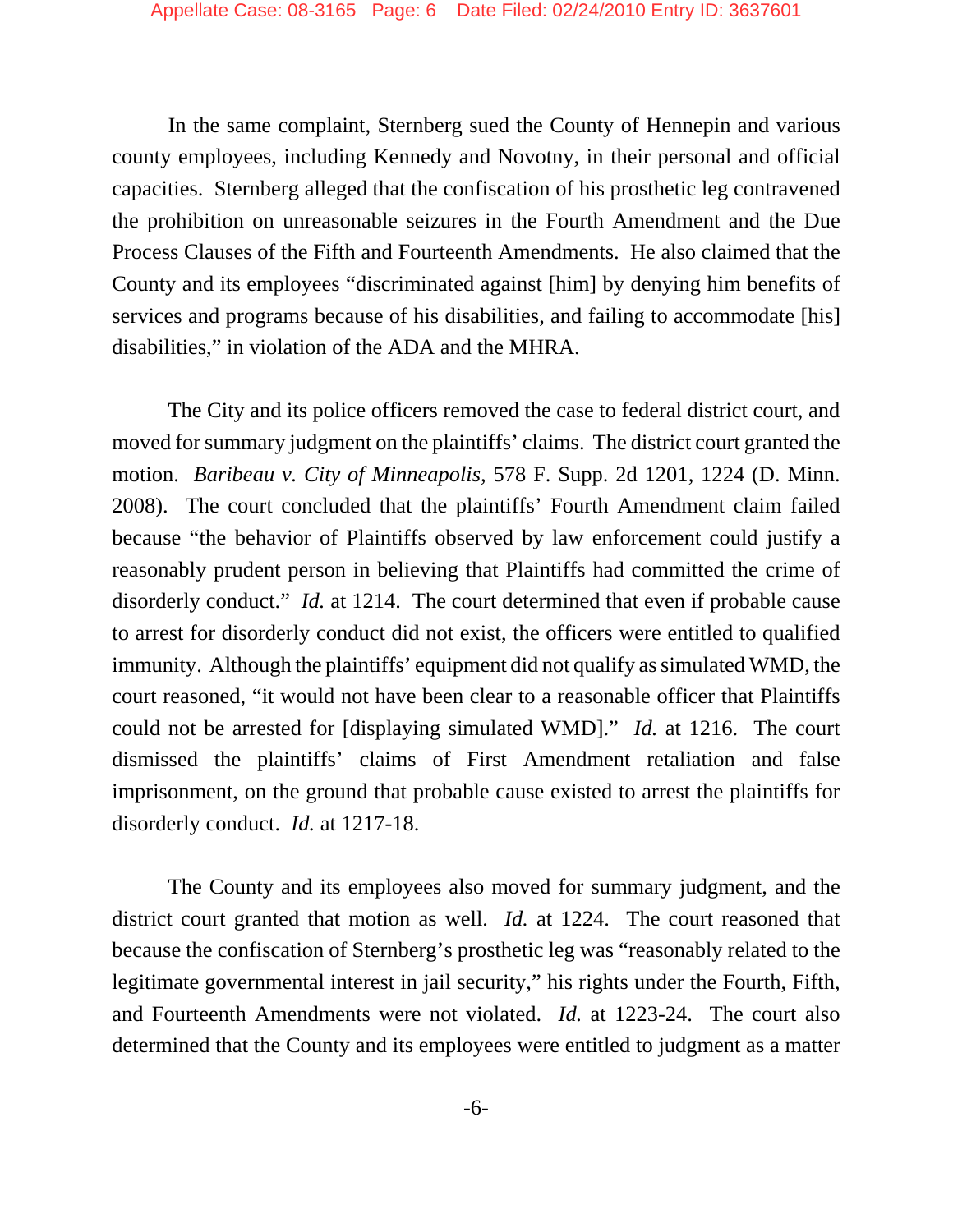of law under the ADA and the MHRA, because Sternberg failed to establish that "following seizure of his leg, provision of a wheelchair and an ADA-compliant cell was not a reasonable accommodation." *Id.* at 1222.

The plaintiffs appeal. We review the grant of summary judgment *de novo*, viewing the facts in the light most favorable to the plaintiffs. *Reed v. City of St. Charles*, 561 F.3d 788, 790 (8th Cir. 2009). Summary judgment is appropriate if there is no genuine issue of material fact and the defendants are entitled to judgment as a matter of law. Fed. R. Civ. P. 56(c).

#### II.

We begin with the claims brought by all of the plaintiffs alleging violations of the United States Constitution and Minnesota law. The district court granted summary judgment in favor of the City and its police officers on these claims, and the plaintiffs appeal only the judgment in favor of the officers in their personal capacities. The doctrine of qualified immunity protects the officers from personal liability under § 1983 "insofar as their conduct does not violate clearly established . . . constitutional rights of which a reasonable person would have known." *Pearson v. Callahan*, 129 S. Ct. 808, 815 (2009) (internal quotation omitted). In addition, under Minnesota law, the doctrine of official immunity shields the officers from personal liability unless they are "guilty of a wilful or malicious wrong." *Rico v. State*, 472 N.W.2d 100, 107 (Minn. 1991).

#### A.

The plaintiffs first argue that they were arrested in violation of their clearly established Fourth Amendment rights. We agree.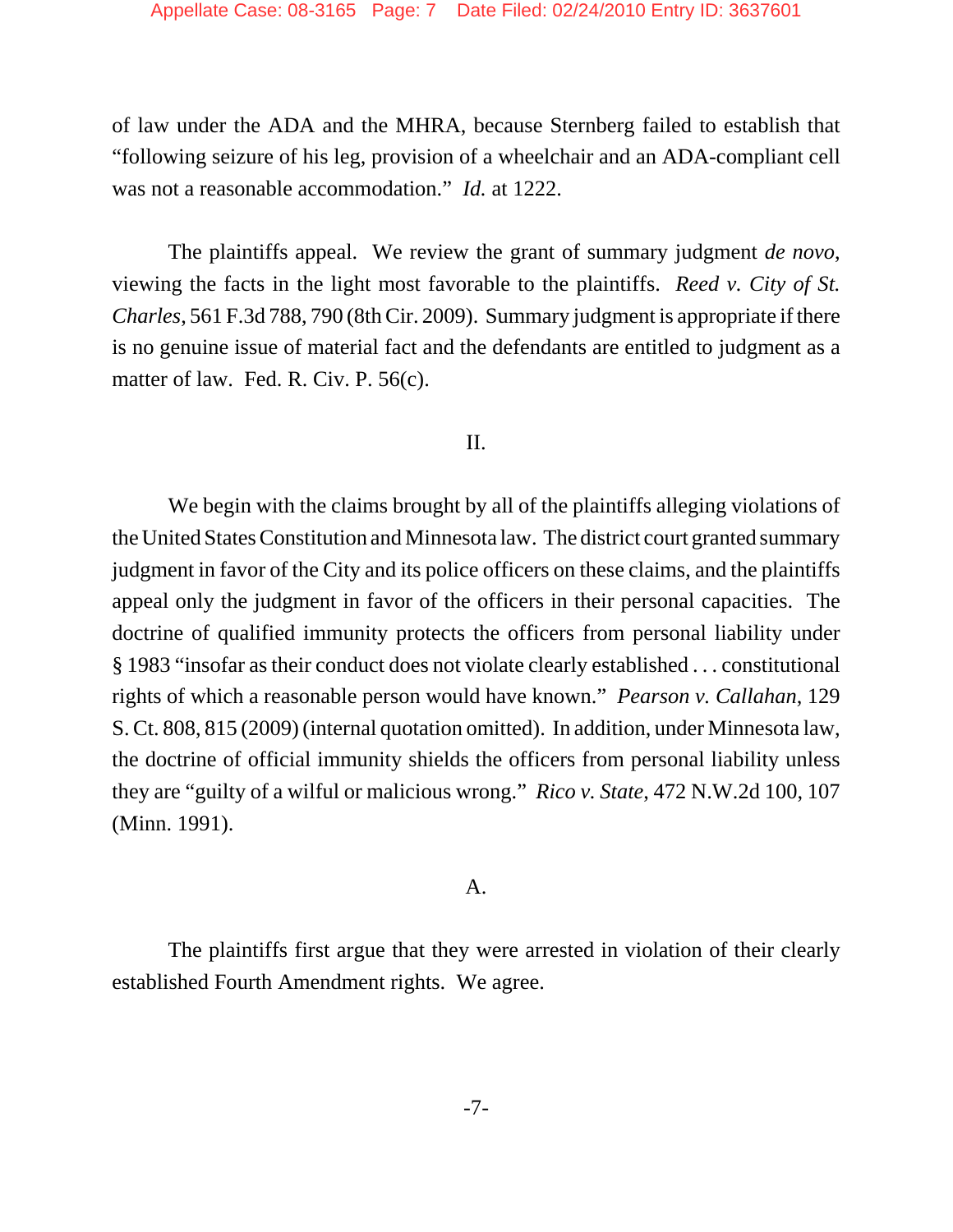As mentioned above, the doctrine of qualified immunity protects government officials such as police officers from individual liability under § 1983, unless their conduct violated "clearly established . . . constitutional rights of which a reasonable person would have known." *Pearson*, 129 S. Ct. at 815 (internal quotation omitted). To overcome the defendants' qualified immunity claims, the plaintiffs must show that: "(1) the facts, viewed in the light most favorable to the plaintiff[s], demonstrate the deprivation of a constitutional . . . right; and (2) the right was clearly established at the time of the deprivation." *Howard v. Kansas City Police Dep't*, 570 F.3d 984, 988 (8th Cir. 2009). The Supreme Court recently made it clear that we are allowed to exercise our "sound discretion" to decide which qualified immunity prong we address first, "in light of the circumstances in the particular case at hand." *Pearson*, 129 S. Ct. at 818. In this case, we find it most beneficial to first address whether the facts, when considered in the plaintiffs' favor, establish a violation of the plaintiffs' Fourth Amendment rights.

The plaintiffs argue that Merkel and Weber violated their Fourth Amendment rights because Merkel and Weber had no probable cause to arrest the plaintiffs for misdemeanor disorderly conduct. In *Atwater v. City of Lago Vista*, 532 U.S. 318, 354 (2001), the Supreme Court held that "[i]f an officer has probable cause to believe that an individual has committed even a very minor criminal offense in his presence, he may, without violating the Fourth Amendment, arrest the offender." "Whether probable cause exists depends upon the reasonable conclusion to be drawn from the facts known to the arresting officer at the time of the arrest." *Devenpeck v. Alford*, 543 U.S. 146, 152 (2004). In this case, the plaintiffs were arrested when Merkel and Weber decided to take them to the police station. *See Dunaway v. New York*, 442 U.S. 200, 212-13 (1979). We thus examine whether probable cause to arrest the plaintiffs existed at that time.

"[P]robable cause is a fluid concept–turning on the assessment of probabilities in particular factual contexts–not readily, or even usefully, reduced to a neat set of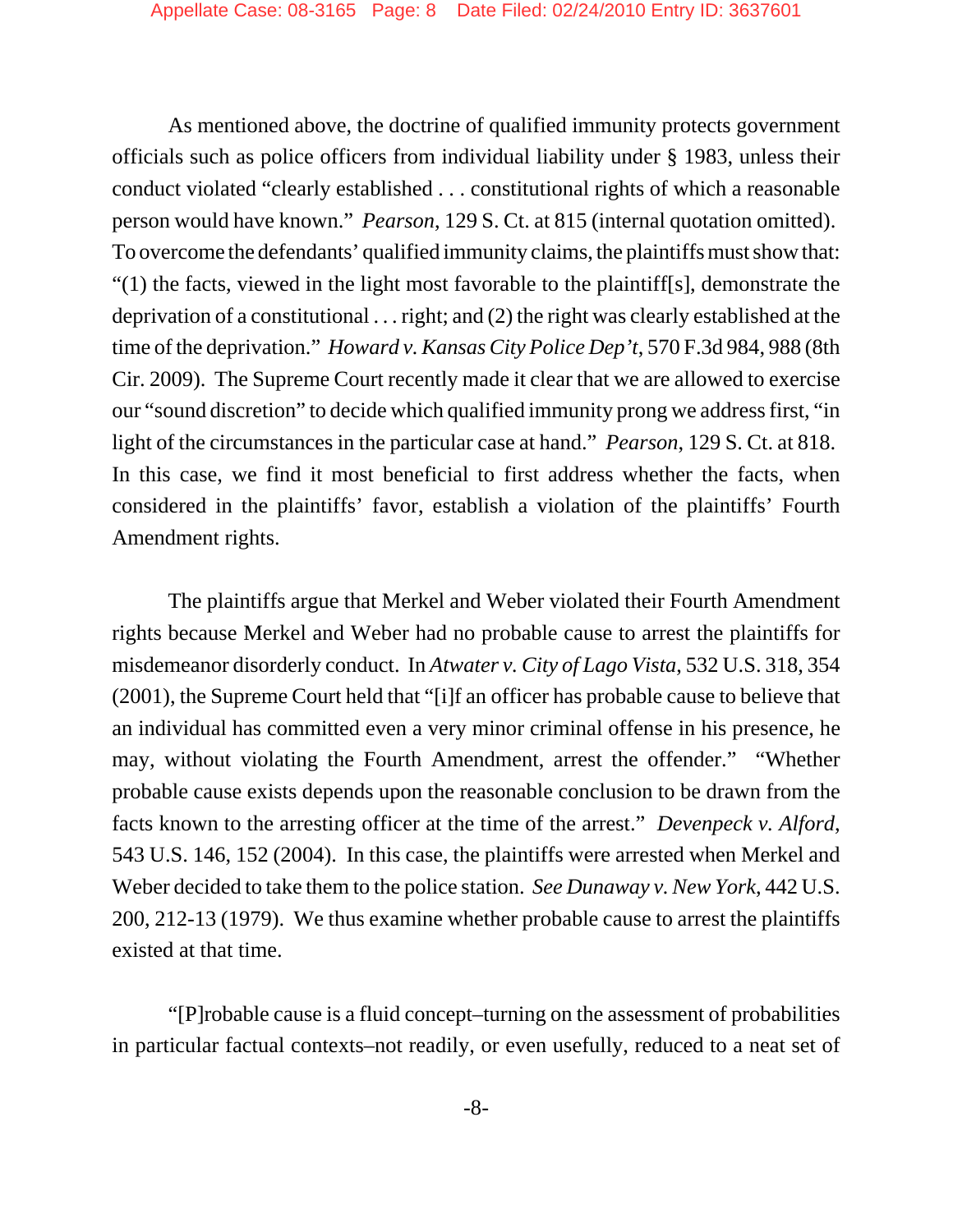legal rules." *Illinois v. Gates*, 462 U.S. 213, 232 (1983). "The substance of all the definitions of probable cause is a reasonable ground for belief of guilt." *Brinegar v. United States*, 338 U.S. 160, 175 (1949) (internal quotation omitted). A "reasonable ground for belief" means "more than bare suspicion," but "less than evidence which would justify condemnation or conviction." *Id.* (internal quotations omitted). "Probable cause exists where the facts and circumstances within . . . the officers' knowledge and of which they had reasonably trustworthy information are sufficient in themselves to warrant a man of reasonable caution in the belief that an offense has been or is being committed." *Id.* at 175-76 (internal quotation and brackets omitted).

We conclude that the arresting officers, Merkel and Weber, did not have probable cause to arrest the plaintiffs for committing misdemeanor disorderly conduct. Minnesota's disorderly conduct statute, in relevant part, provides:

Whoever does any of the following in a public or private place, ... knowing, or having reasonable grounds to know that it will, or will tend to, alarm, anger or disturb others . . . , is guilty of disorderly conduct, which is a misdemeanor:

. . . .

(3) engages in offensive, obscene, abusive, boisterous, or noisy conduct or in offensive, obscene, or abusive language tending reasonably to arouse alarm, anger, or resentment in others.

Minn. Stat. § 609.72, subd. 1.

The plaintiffs assert that there was no probable cause for their arrest because Minnesota's disorderly conduct statute is subject to a narrowing construction which excludes their conduct. The interpretation of the disorderly conduct statute is a question of Minnesota state law. When interpreting Minnesota's statutes, we are bound by the decisions of the Minnesota Supreme Court. *Hope v. Klabal*, 457 F.3d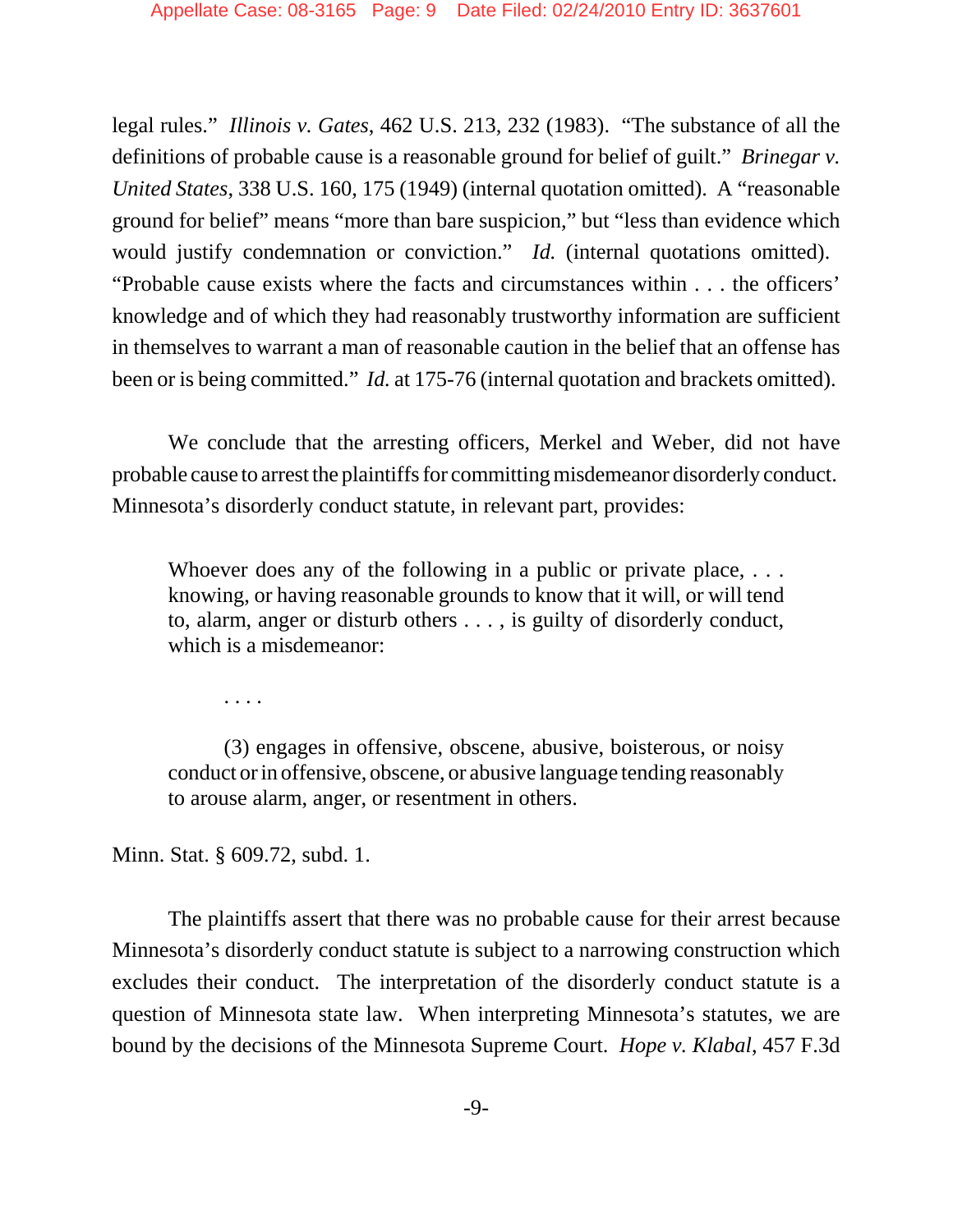784, 790 (8th Cir. 2006). If the Minnesota Supreme Court has not decided an issue, we must predict how that court would decide the issue. *In re Gen. Am. Life Ins. Co. Sales Practices Litig.*, 391 F.3d 907, 911 (8th Cir. 2004). In making such a prediction, we may consider relevant state precedent and analogous decisions. *Id.* Decisions from the Minnesota Court of Appeals are "particularly relevant" and we must follow such decisions when they are the best evidence of Minnesota law. *Id.* at 912.

To narrowly interpret the disorderly conduct statute, the plaintiffs rely on *In re Welfare of S.L.J.*, 263 N.W.2d 412 (Minn. 1978). In that case, a teenaged girl was arrested for disorderly conduct after saying "f\*\*\* you pigs" to police officers. *Id.* at 415. She subsequently challenged the disorderly conduct statute for vagueness and overbreadth under the First and Fourteenth Amendments. *Id.* at 416. The Minnesota Supreme Court concluded that absent a narrowing construction, the statute's prohibition on "offensive, obscene, or abusive language" tending reasonably to "arouse alarm, anger, or resentment in others" violated the First Amendment. *Id.* at 418-19. Thus, to preserve the constitutionality of the statute, the court construed that prohibition to extend only to "fighting words"–words "which by their very utterance inflict injury or tend to incite an immediate breach of the peace." *Id.* at 419 (quotation omitted).

The plaintiffs contend that the *S.L.J.* narrowing construction applies to expressive conduct as well as verbal speech. Specifically, they argue that where, as here, the conduct at issue is expressive in nature, it does not fall within the scope of the statute unless, like "fighting words," it tends to provoke retaliatory violence or incite imminent lawless action. To address this argument, we first note that Minnesota courts have "closely scrutinized" charges brought under this particular disorderly conduct statute due to First Amendment concerns. *In re Welfare of M.A.H.*, 572 N.W.2d 752, 757 (Minn. Ct. App. 1997) (quotation omitted).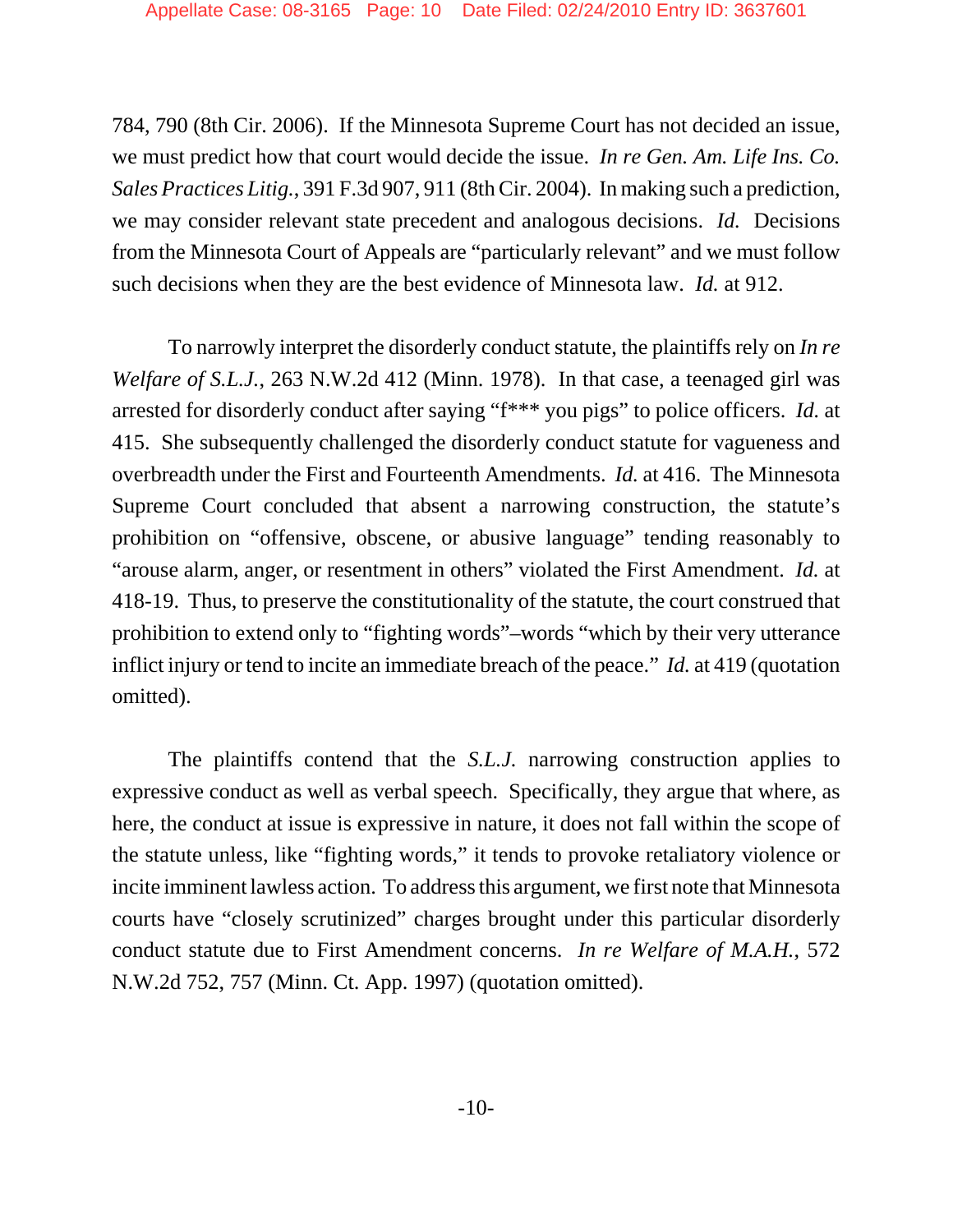Moreover, while the *S.L.J.* court did not specifically address whether the narrowing construction applies to expressive conduct, the Minnesota Supreme Court has duly recognized that "First Amendment protection is not limited to the written or spoken word; it extends to some expressive activity, because the activity by itself may be communicative." *State v. Machholz*, 574 N.W.2d 415, 419 (Minn. 1998). An actor's conduct is sufficiently expressive to merit First Amendment protection if the actor had "'[a]n intent to convey a particularized message . . . and in the surrounding circumstances the likelihood was great that the message would be understood by those who viewed it.'" *Id.* at 419-20 (first alteration in original) (*quoting Spence v. Washington*, 418 U.S. 405, 410-11 (1974) (per curiam)). "'[A] narrow, succinctly articulable message is not a condition of constitutional protection.'" *Robb v. Hungerbeeler*, 370 F.3d 735, 744 (8th Cir. 2004) (alteration in original) (*quoting Hurley v. Irish-American Gay, Lesbian, & Bisexual Group of Boston*, 515 U.S. 557, 569 (1995)). That is not to say that all communicative conduct is protected. Conduct cannot be labeled "speech" whenever a person intends to express an idea. *Machholz*, 574 N.W.2d at 420 (*citing United States v. O'Brien*, 391 U.S. 367, 376 (1968)). Indeed, when "speech' and 'nonspeech' elements are combined in the same course of conduct, a sufficiently important governmental interest in regulating the nonspeech element can justify incidental limitations on First Amendment freedoms.'" *Machholz*, 574 N.W.2d at 420 (*quoting O'Brien*, 391 U.S. at 376)).

In *Machholz*, the Minnesota Supreme Court applied these principles to invalidate a Minnesota harassment statute both on its face and as applied. *Id.* at 417. There, the defendant mounted his horse in downtown Rochester, Minnesota, and rode through a group of people gathered to celebrate National Coming Out Day–an annual celebration for homosexuals, their families, and their friends. *Id.* at 417-18. As he made approximately four passes through the crowd on his horse, the defendant shouted: "You're giving us AIDS!"; "You're spreading your filth!"; "There are no homosexuals in heaven!"; and "You're corrupting our children!" *Id.* at 418. He also swung a rope and knocked down a sign advertising the event. *Id.* A number of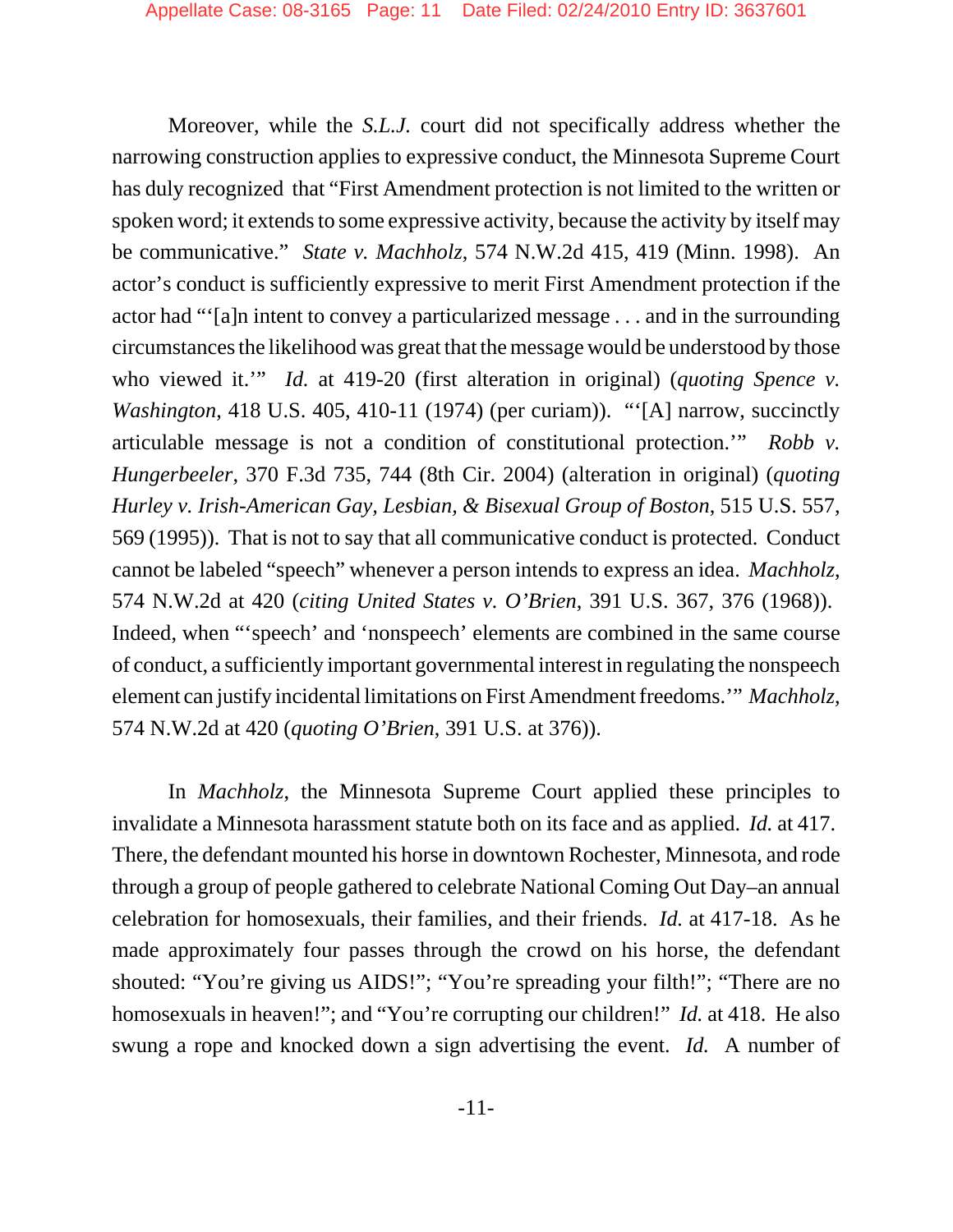onlookers indicated that, due to the defendant's actions, they felt "threatened and frightened." *Id.* The defendant was subsequently arrested and charged with felony harassment. *Id.* The Minnesota harassment statute criminalized harassing conduct–intentional conduct that "(1) would cause a reasonable person under the circumstances to feel oppressed, persecuted, or intimidated; and (2) causes this reaction on the part of the victim." *Id.*

The Minnesota Supreme Court first held that the harassment statute was facially overbroad under the First Amendment. The court noted that "[t]he broad reach of the statutory language [was] not limited to nonexpressive conduct," and thus impermissibly encompassed protected "expressive activity." *Id.* at 420. The State argued that the statute was still valid because it could be construed narrowly to only apply to fighting words. *Id.* However, the court determined the statute's language was too broad to support such a narrowing construction. *Id.* The court explained that the statute's broad language would impermissibly criminalize expressive conduct the Supreme Court has afforded First Amendment protection, such as cross burning or displaying swastikas during a march in a community where Holocaust survivors reside. *Id.*; *see R.A.V. v. City of St. Paul*, 505 U.S. 377 (1992); *Nat'l Socialist Party of Am. v. Village of Skokie*, 432 U.S. 43 (1977) (per curiam). Moreover, the statute was overbroad because it would criminalize day-to-day activities, such as a basketball coach yelling at her team and throwing a clipboard across the locker room to deliberately intimidate players into playing harder. *Machholz*, 574 N.W.2d at 421.

The court then held that the statute was overbroad as applied to the defendant because he was engaged in protected expressive activity. *Id.* Specifically, the court determined that, through his words and conduct, the defendant intended to convey opposition to the homosexual lifestyle, and that a reasonable onlooker under these circumstances would have understood that message. *Id.* The court further explained that "in some instances it is possible to separate protected speech from unprotected conduct, [but] under the facts of this case, we cannot find a way to logically do so.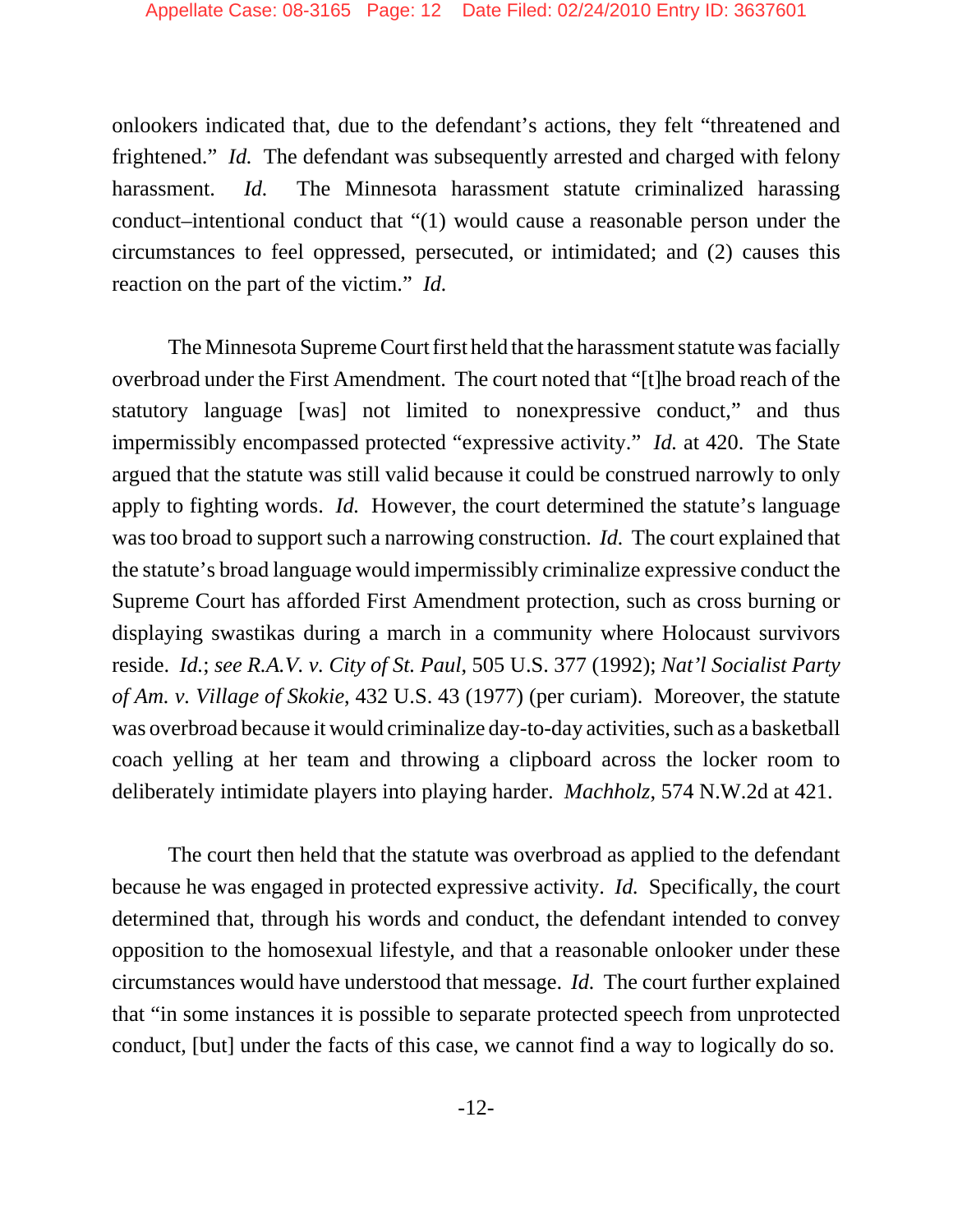The words used by [the defendant] are inextricably linked to the conduct of riding his horse through the crowd." *Id.*

While the *Machholz* court did not interpret the disorderly conduct statute at issue in this case, *Machholz* is analogous to the present case and is therefore instructive as we predict whether the Minnesota Supreme Court would apply the *S.L.J.* "fighting words" narrowing construction to expressive conduct as well as verbal speech. We conclude that, in light of *Machholz*, the *S.L.J.* narrowing construction necessarily applies to protected expressive conduct. Otherwise, the disorderly conduct statute's prohibition of "boisterous" and/or "noisy" conduct "tending reasonably to arouse alarm, anger, or resentment in others," Minn. Stat. § 609.72, subd. 1(3), would impermissibly criminalize conduct the *Machholz* court recognized as protected speech–i.e, protesting homosexuality by riding a horse through a crowd in downtown Rochester, Minnesota, swinging a rope, knocking over a sign, and shouting antihomosexual statements at a group gathered to celebrate National Coming Out Day. Similarly, without a narrowing construction, this statute would impermissibly criminalize other expressive conduct the *Machholz* court recognized as protected speech, such as a basketball coach shouting and throwing her clipboard across the locker room at halftime. Indeed, if the Minnesota Supreme Court was willing to invalidate the harassment statute for criminalizing such expressive conduct, it would at least apply the fighting words narrowing construction to exclude such conduct from the disorderly conduct statute.

Having established that the *S.L.J.* narrowing construction applies to protected expressive conduct, we now consider whether the plaintiffs were engaged in such conduct. We conclude that the plaintiffs were engaged in protected expressive conduct. The plaintiffs intended to protest mindless consumerism when they dressed in zombie costumes, walked erratically, and broadcasted anti-consumerism statements over a makeshift, portable sound system. Moreover, under the surrounding circumstances, the likelihood was great that the plaintiffs' artistic and symbolic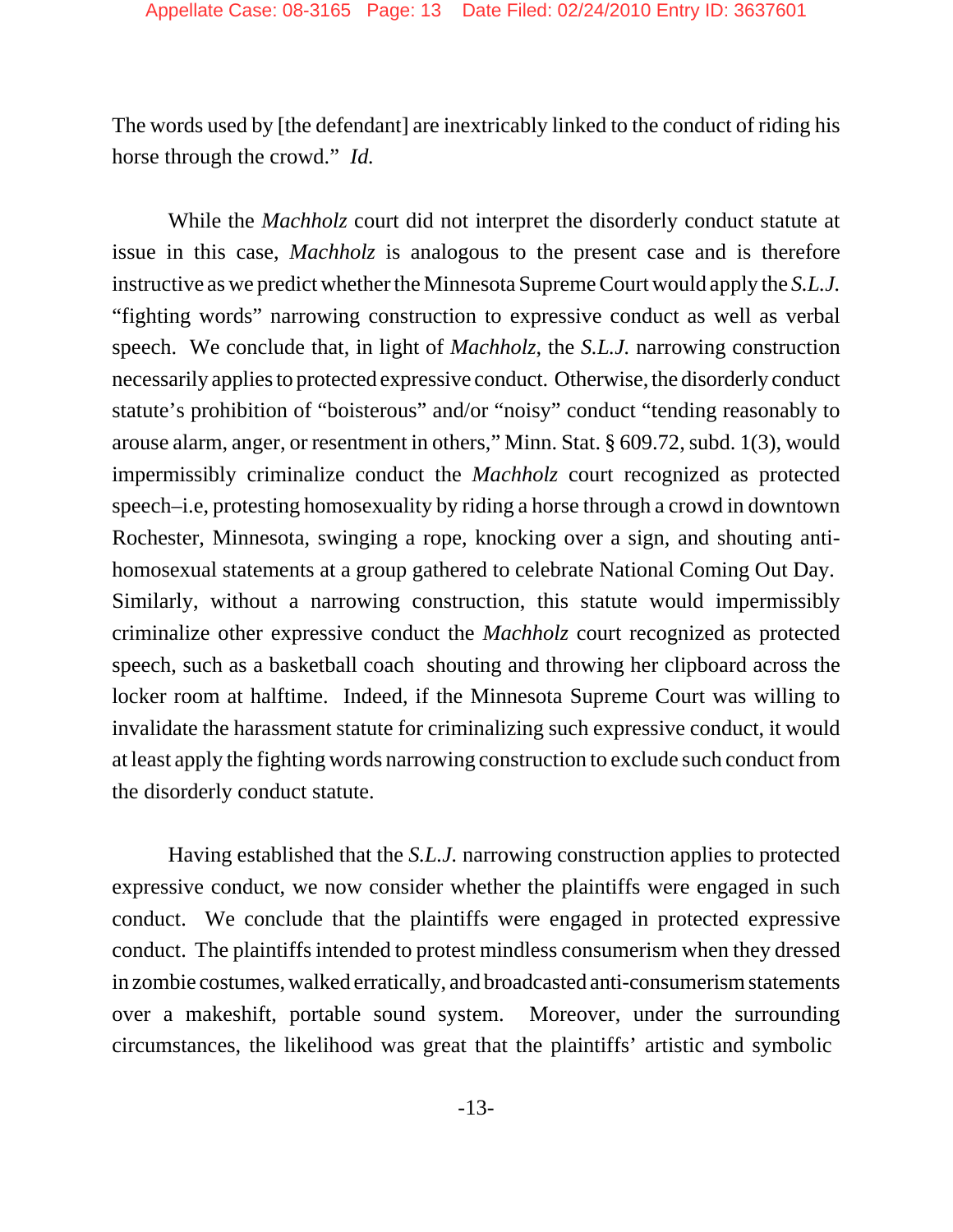message would be understood by those who viewed the protest. As the Supreme Court explained in *Hurley*, 515 U.S. at 569, "a narrow, succinctly articulable message is not a condition of constitutional protection, which if confined to expressions conveying a 'particularized message,' would never reach the unquestionably shielded painting of Jackson Pollock, music of Arnold Schoenberg, or Jabberwocky verse of Lewis Carroll." (internal citation omitted). Indeed, onlookers would have understood the plaintiffs' symbolic anti-consumerism message in much the same way onlookers would understand the artistic messages in protected paintings, music, or poems. We acknowledge that, in some instances, it may be possible to separate a speaker's protected speech and expressive conduct from his unprotected, non-expressive conduct. However, under the facts in this case, "we cannot find a way to logically do so" because, like the defendant's conduct in *Machholz*, the plaintiffs' costumes, music, statements, and erratic walking were "inextricably linked" to their anticonsumerism message. *Machholz*, 574 N.W.2d at 421.

The defendants argue that *In re Welfare of T.L.S.*, 713 N.W.2d 877 (Minn. Ct. App. 2006), demands a broader construction of the disorderly conduct statute when conduct is at issue. In that case, police arrested a girl for engaging in "boisterous" and "noisy" conduct after she "shrieked" profanities inside a school administration office. *Id.* at 881. The shrieking was so loud that it was "disruptive to the running of the school and purposes of the school." *Id.* at 879. The girl challenged her arrest for disorderly conduct under *S.L.J.*, arguing that the officers could not arrest her for using profanity. *Id.* at 880. However, the court held that while *S.L.J.*'s narrowing construction applied to profanity, it did not apply to the girl's shrieking. *Id.* at 881. Specifically, the court held that "the statute may be applied to punish the manner of delivery of speech *when the disorderly nature of the speech does not depend on its content*." *Id.* at 881 (emphasis added). In other words, the statute may be applied to boisterous and noisy *non-expressive* conduct, such as shrieking. Simply put, the court in *T.L.S.* was able to separate the girl's protected speech from her non-expressive shrieking. Given that non-expressive conduct is not afforded First Amendment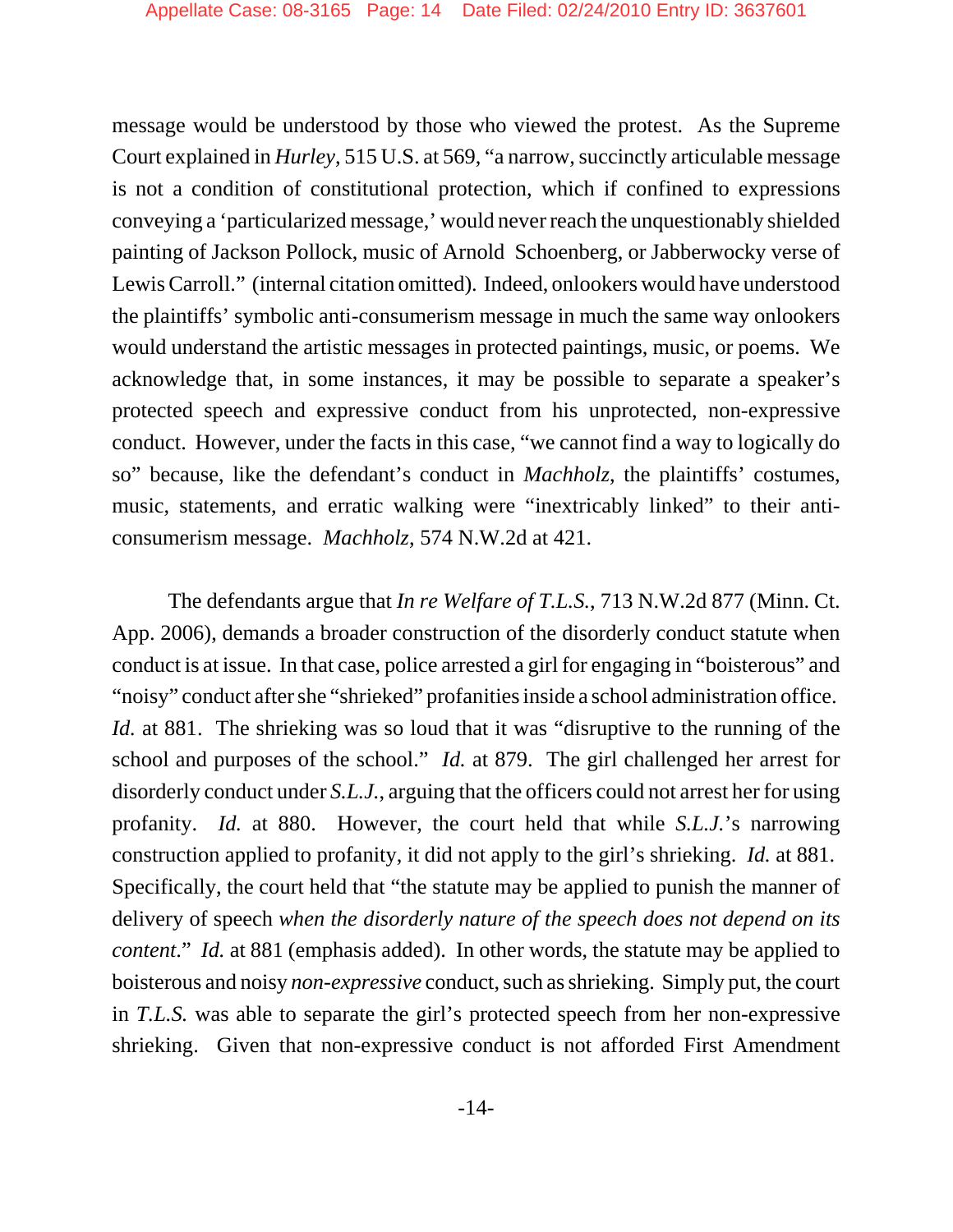protection, the narrowing construction did not apply to such conduct. However, as discussed above, the plaintiffs' conduct in this case, like the defendant's conduct in *Machholz*, is expressive and inextricably linked to their protected message. Thus, *T.L.S.* is not contrary to our decision.

Finally, the disorderly conduct statute applies to the plaintiffs' expressive conduct if that conduct amounted to "fighting words," or words "which by their very utterance inflict injury or tend to incite an immediate breach of the peace." *S.L.J.*, 263 N.W.2d at 419 (quotation omitted). Here, the plaintiffs were engaging in a peaceful anti-consumerism protest and we find nothing in the record to suggest that their expressive conduct even remotely amounted to "fighting words."

Therefore, because the plaintiffs' conduct was expressive conduct and did not amount to fighting words, their conduct clearly did not fall within the narrowed reading of the disorderly conduct statute. Thus, there was no probable cause to believe the plaintiffs' expressive conduct violated the statute. Accordingly, we hold that Merkel and Weber violated the plaintiffs' Fourth Amendment rights.

Despite our conclusion that the defendants engaged in constitutionally impermissible conduct when they arrested the plaintiffs without probable cause, they "may nevertheless be shielded from liability for civil damages if their actions did not violate 'clearly established statutory or constitutional rights of which a reasonable person would have known.'" *Hope v. Pelzer*, 536 U.S. 730, 739 (2002) (*quoting Harlow v. Fitzgerald*, 457 U.S. 800, 818 (1982)). The fundamental question under this analysis is whether the state of the law, as it existed at the time of the arrest, gave the defendants "fair warning" that the arrest was unconstitutional. *Young v. Selk*, 508 F.3d 868, 875 (8th Cir. 2007). "The Supreme Court . . . has made it clear that there need not be a case with 'materially' or 'fundamentally' similar facts in order for a reasonable person to know that his or her conduct would violate the Constitution." *Id.* (*quoting Hope*, 536 U.S. at 741).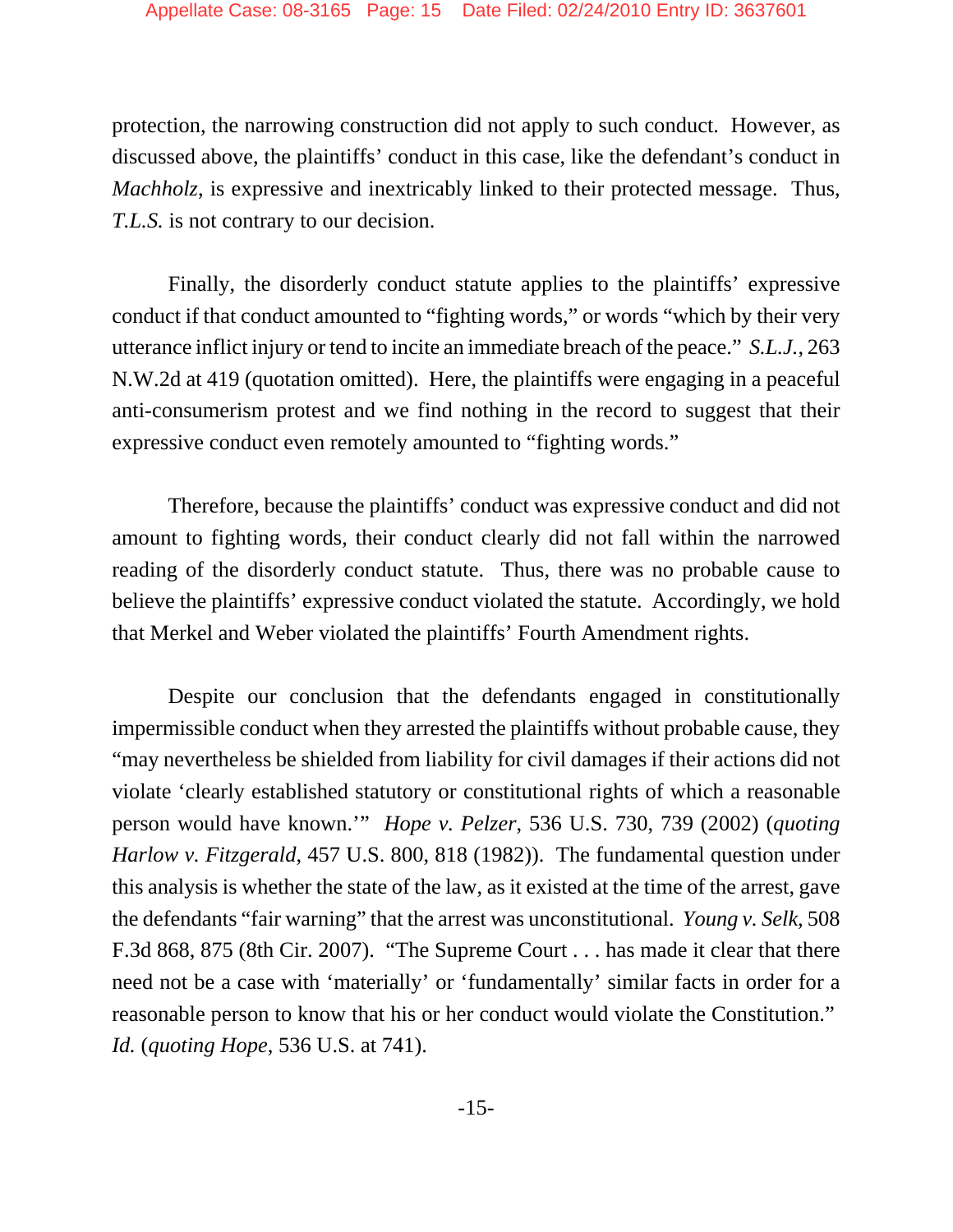It is clearly established that a warrantless arrest, unsupported by probable cause, violates the Fourth Amendment. *Goff v. Bise*, 173 F.3d 1068, 1072 (8th Cir. 1999). In the wrongful arrest context, officers are entitled to qualified immunity "if they arrest a suspect under the mistaken belief that they have probable cause to do so, provided that the mistake is objectively reasonable." *Amrine v. Brooks*, 522 F.3d 823, 832 (8th Cir. 2008). In other words, we must determine whether Merkel and Weber had "arguable probable cause" to arrest the plaintiffs for disorderly conduct. *Id.*

We conclude that Merkel and Weber did not have arguable probable cause to arrest the plaintiffs. The state of the law at the time of the arrests was clearly established such that a reasonable person would have known there was no probable cause to arrest the plaintiffs for engaging in protected expressive conduct under the disorderly conduct statute. The Minnesota Supreme Court's 1978 decision in *S.L.J.* clearly limited the disorderly conduct statute to "fighting words" when "language" is implicated. Moreover, the court's 1998 decision in *Machholz* made it clear that the *S.L.J.* narrowing construction applies to protected expressive conduct. After all, in light of *Machholz*, an objectively reasonable person would not think probable cause exists to arrest a man under Minnesota's disorderly conduct statute if the man was protesting homosexuality by riding his horse through a crowd gathered to celebrate National Coming Out Day, shouting anti-homosexual statements, swinging a rope, and knocking over signs advertising the event. Accordingly, an objectively reasonable person would not think probable cause exists under the Minnesota disorderly conduct statue to arrest a group of peaceful people for engaging in an artistic protest by playing music, broadcasting statements, dressing as zombies, and walking erratically in downtown Minneapolis during a week-long festival. Merkel and Weber arrested the plaintiffs in 2006–well after the Minnesota Supreme Court's decisions in *S.L.J.* and *Machholz*. Thus, the Minnesota Supreme Court's cases in *S.L.J.* and *Machholz* provided Merkel and Weber with a fair warning that the arrests were unconstitutional.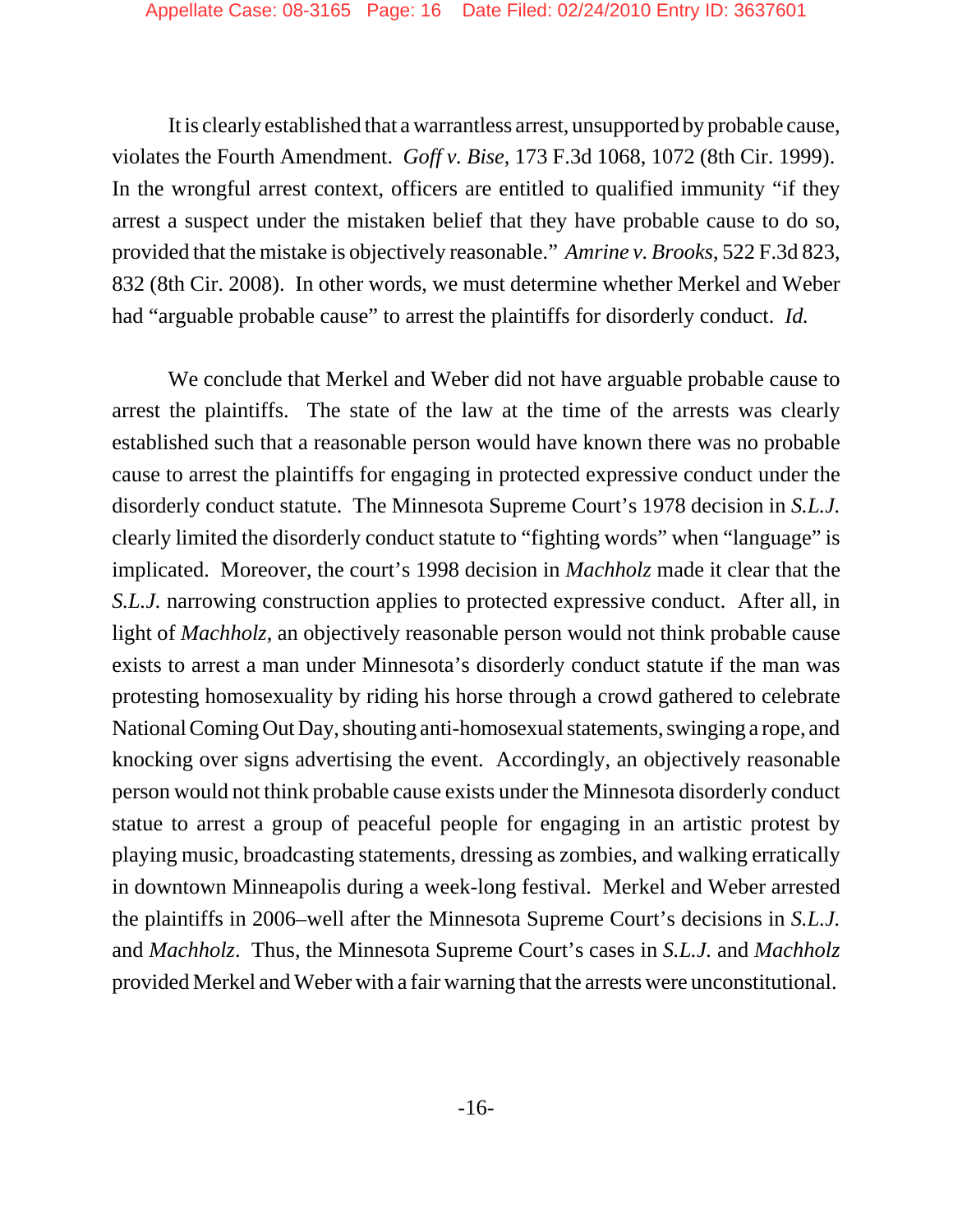Alternatively, the defendants argue that they are entitled to qualified immunity because probable cause existed to arrest the plaintiffs for displaying simulated WMD. In relevant part, the WMD statute provides:

Whoever does the following with intent to terrorize another or cause evacuation of a place, whether a building or not, or disruption of another's activities, or with reckless disregard of the risk of causing terror, evacuation, or disruption, may be sentenced to imprisonment for not more than ten years or to payment or a fine of not more than \$20,000, or both:

(1) displays a weapon of mass destruction or a simulated weapon of mass destruction.

Minn. Stat. § 609.712, subd. 5. The statute defines "simulated weapon of mass destruction" as:

any device, substance, or object that by its design, construction, content, or characteristics, appears to be or to contain, or is represented to be, constitute, or contain, a weapon of mass destruction, but that is, in fact, an inoperative facsimile, imitation, counterfeit, or representation of a weapon of mass destruction that does not meet the definition of a weapon of mass destruction or that does not actually contain or constitute a weapon, biological agent, toxin, vector, or delivery system prohibited by this section.

*Id.* § 609.712, subd. 1(c). "Weapon of mass destruction" is defined to include:

weapons, substances, devices, vectors, or delivery systems that:

(1) are designed or have the capacity to cause death or great bodily harm to a considerable number of people through the release, dissemination, or impact of toxic or poisonous chemicals, or their precursors, disease organisms, biological agents, or toxins; or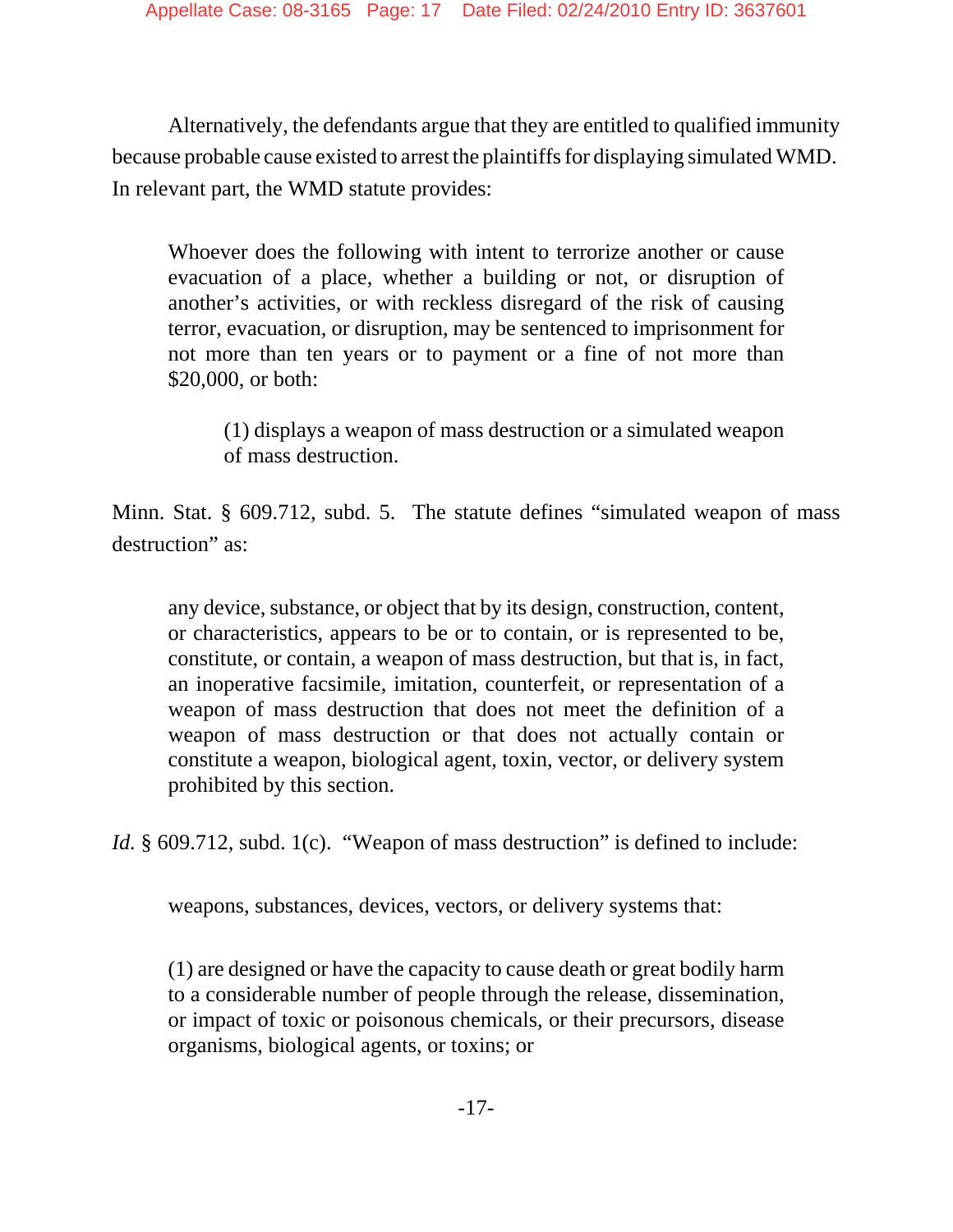(2) are designed to release radiation or radioactivity at a level dangerous to human life.

*Id.* § 609.712, subd.1(f).

The Minnesota Supreme Court has not interpreted this statute. The district court explained that it is not clear under the above provisions whether simulated WMD must resemble WMD in all regards or merely in some or most regards. *Baribeau*, 578 F. Supp. 2d at 1215. In light of this ambiguity, the court predicted that the Minnesota Supreme Court would likely construe the statute narrowly and require that simulated WMD feature some simulated biological, chemical, or radioactive element. *Id.* at 1215-16. Under that reading, the court held that probable cause did not exist because the plaintiffs did not display biological, chemical, or radioactive elements. *Id.* at 1216. However, the court emphasized the statute's ambiguity and lack of judicial guidance, and held that the defendants were entitled to qualified immunity because "it would not have been clear to a reasonable officer" that the plaintiffs could not be arrested for displaying simulated WMD. *Id.*

We agree with the district court that there was no probable cause to arrest the plaintiffs for displaying simulated WMD. However, we do not agree that arguable probable cause existed to arrest the plaintiffs. We acknowledge that "[i]n close qualified immunity cases, the absence of judicial guidance can be significant because '[p]olice officers are not expected to parse code language as though they were participating in a law school seminar.'" *Walker v. City of Pine Bluff*, 414 F.3d 989, 993 (8th Cir. 2005) (second alteration in original) (*quoting Lawyer v. City of Council Bluffs*, 361 F.3d 1099, 1108 (8th Cir. 2004)). However, the facts in this case did not require officers to parse code language.

As a part of their artistic anti-consumerism protest, the plaintiffs carried four bags of sound equipment. The bags contained an iPod, a radio transmitter, an antenna,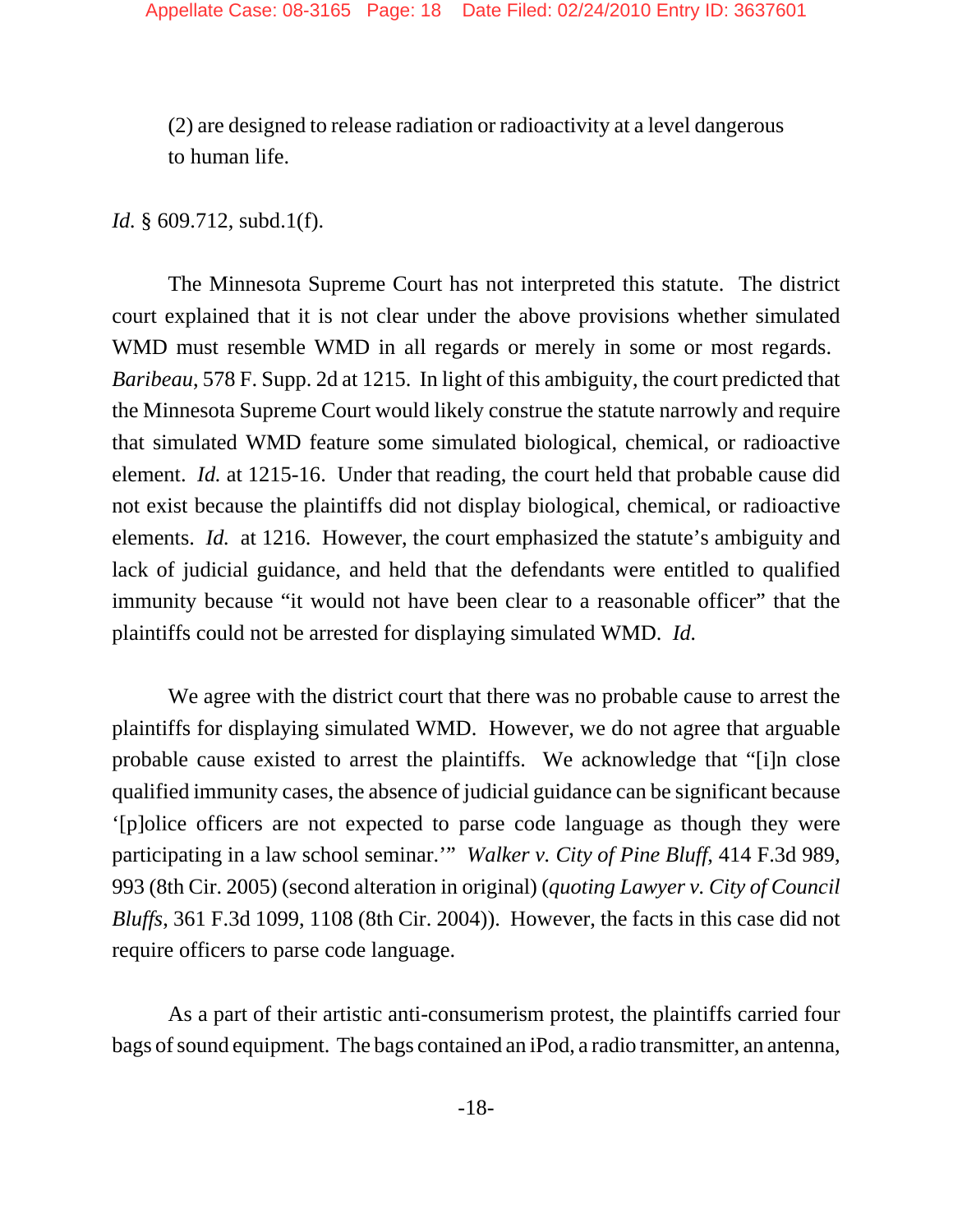a wireless phone handset, radio receivers, and speakers. Some of the sound equipment, including wiring and an on/off switch for the music, was visible on the outside of the bags. The plaintiffs were clearly using this equipment to broadcast anticonsumerism statements and music. Though we recognize the seriousness of WMD offenses, we cannot say that displaying and using portable sound equipment for its natural purpose–i.e., to transmit and broadcast sound waves–even remotely satisfies the statute's definition of displaying simulated WMD. Therefore, even if the WMD statute did not require the plaintiffs to display biological, chemical, or radioactive elements, a reasonable person would not have believed probable cause existed to arrest the plaintiffs for displaying simulated WMD. Accordingly, the defendants are not entitled to qualified immunity because they violated the plaintiffs' clearly established rights when they arrested the plaintiffs without arguable probable cause that the plaintiffs had displayed simulated WMDs.

 We reverse the district court's grant of summary judgment in favor of the defendants in their individual capacities on the plaintiffs' Fourth Amendment claim because the doctrine of qualified immunity does not shield the defendants from the claim.

#### B.

The plaintiffs next argue that they were seized in retaliation for exercising their First Amendment right of free speech. The district court held that the defendants were entitled to summary judgment on this claim because there was probable cause for the arrest. *Baribeau*, 578 F. Supp. 2d at 1217. As discussed above, the defendants did not have probable cause or even arguable probable cause to arrest the plaintiffs. Therefore, we must examine the plaintiffs' retaliation claim.

Like the wrongful arrest claim above, the plaintiffs' retaliation claim requires qualified immunity analysis. A citizen's right to exercise First Amendment freedoms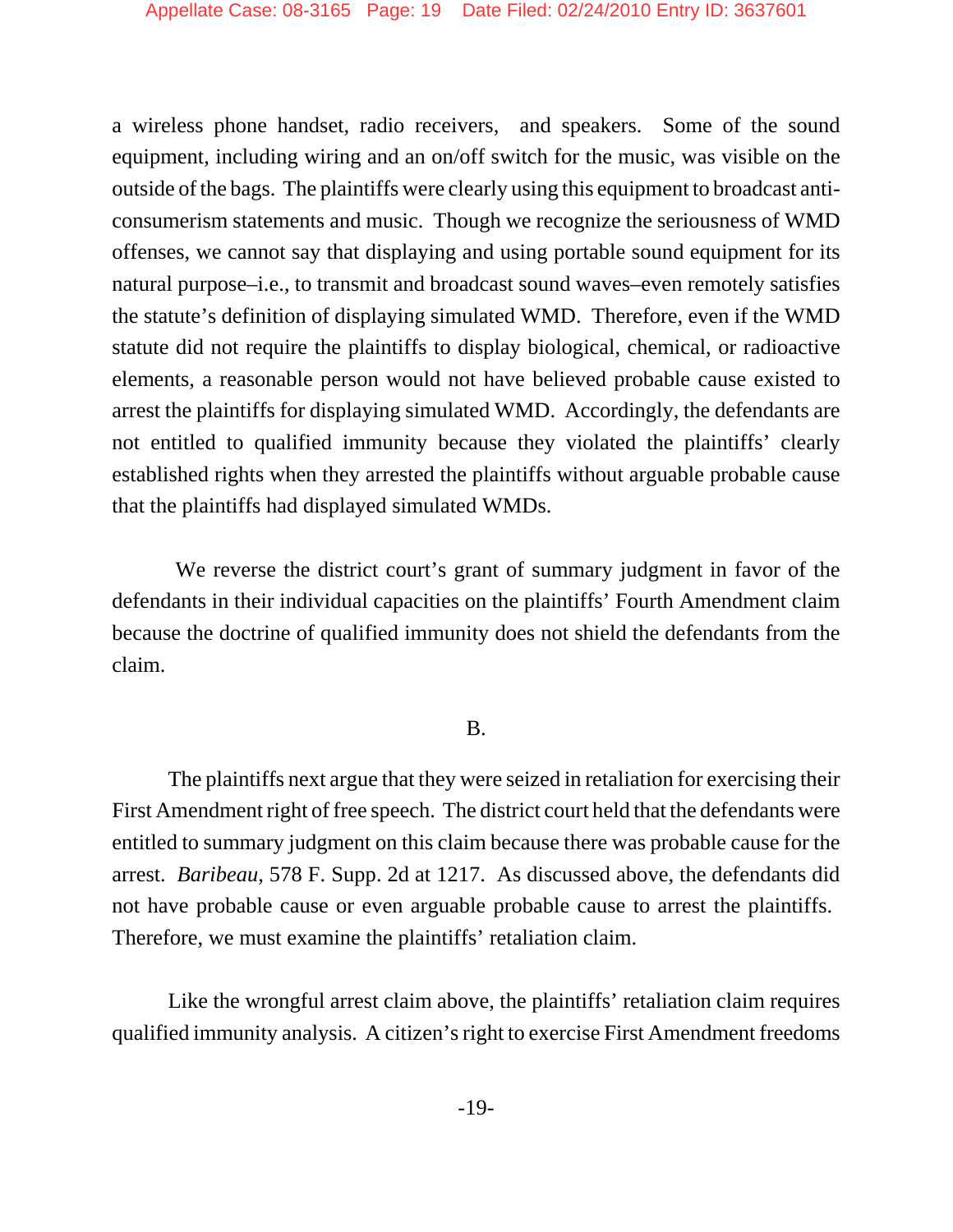"without facing retaliation from government officials is clearly established." *Kilpatrick v. King*, 499 F.3d 759, 767 (8th Cir. 2007). Therefore, our only question is whether a reasonable jury could find that Merkel and Weber violated this right when they arrested the plaintiffs following their anti-consumerism protest. *Id.*

"To prevail in an action for First Amendment retaliation, 'plaintiff must show a causal connection between a defendant's retaliatory animus and [plaintiff's] subsequent injury.'" *Osborne v. Grussing*, 477 F.3d 1002, 1005 (8th Cir. 2007) (alteration in original) (*quoting Hartman v. Moore*, 547 U.S. 250, 259 (2006)). "Retaliation need not have been the sole motive, but it must have been a 'substantial factor' in" the decision to arrest. *Kilpatrick*, 499 F.3d at 767 (*quoting Wishnatsky v. Rovner*, 433 F.3d 608, 613 (8th Cir. 2006)). Furthermore, the plaintiffs must show that the retaliatory motive was a "but-for" cause of the arrest–i.e., that the plaintiffs were "singled out" because of their exercise of constitutional rights. *Id.* Finally, the plaintiffs must show that the officers' "adverse action caused [them] to suffer an injury that would 'chill a person of ordinary firmness' from continuing in the protected activity.'" *Williams v. City of Carl Junction*, 480 F.3d 871, 878 (8th Cir. 2007) (*quoting Carroll v. Pfeffer*, 262 F.3d 847, 850 (8th Cir. 2001)).

As discussed above, the defendants made an unreasonable mistake when they arrested and detained the plaintiffs without arguable probable cause to believe the plaintiffs either engaged in disorderly conduct or displayed simulated WMD. That unreasonable mistake is enough to defeat the defendants' qualified immunity claim for wrongful arrest under the Fourth Amendment. However, we cannot say that a reasonable jury could find that retaliatory animus was a substantial factor or "but-for" cause of the plaintiffs' arrest and detention. The evidence demonstrates that Merkel and Weber arrested the plaintiffs after Weber claimed to have observed a young girl become frightened by the plaintiffs' appearance, which he unreasonably believed constituted "disturbing the peace." Moreover, there is no evidence to suggest that the decision to arrest the plaintiffs for displaying simulated WMD was not based on an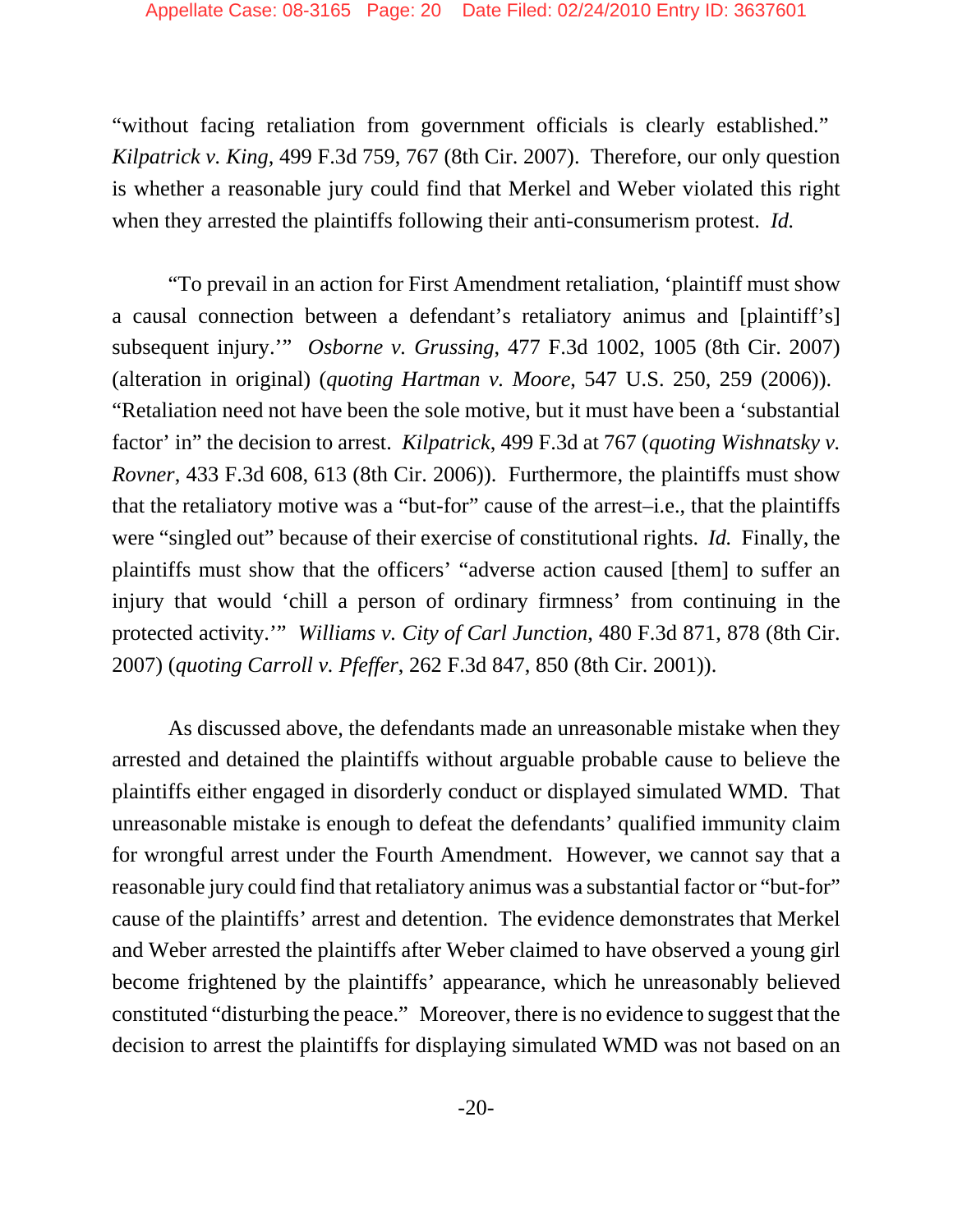actual but overly exaggerated belief that the plaintiffs violated the WMD statute. Accordingly, we conclude that the defendants are entitled to qualified immunity and we grant summary judgment in favor of the defendants on the plaintiffs' First Amendment retaliation claim.

## C.

The plaintiffs' final argument is that the officers committed the state-law tort of false imprisonment. The district court granted the defendants' motion for summary judgment on this claim after finding that probable cause existed to arrest the plaintiffs for disorderly conduct, and that arguable probable cause existed to arrest and detain the plaintiffs for displaying simulated WMD. *Baribeau*, 578 F. Supp. 2d at 1218-19. Since we have found that neither probable cause nor arguable probable cause existed to support the arrests and detentions, we must now analyze the plaintiffs' false imprisonment claim.

Under Minnesota law, "if an arrest is made without proper legal authority, it is a false arrest, and so false imprisonment." *Lundeen v. Renteria*, 224 N.W.2d 132, 135 (Minn. 1974). An arrest for a misdemeanor conforms to Minnesota law as long as police officers have observed conduct giving rise to probable cause to believe that the offense was committed. *Johnson v. Morris*, 453 N.W.2d 31, 36 (Minn. 1990); *Henry v. Comm'r of Public Safety*, 357 N.W.2d 121, 122-23 (Minn. Ct. App. 1984); *see* Minn. Stat. § 629.34, subd. 1(c)(1). In addition, police officers exercising judgment or discretion are entitled to official immunity unless they commit a "willful or malicious wrong." *State ex rel. Beaulieu v. City of Mounds View*, 518 N.W.2d 567, 569 (Minn. 1994). The "willful and malicious wrong" standard contemplates "whether the official has intentionally committed an act that he or she had reason to believe is prohibited." *Id.* at 571. "This is a subjective standard, in contrast to the objective qualified immunity standard." *Nelson v. County of Wright*, 162 F.3d 986,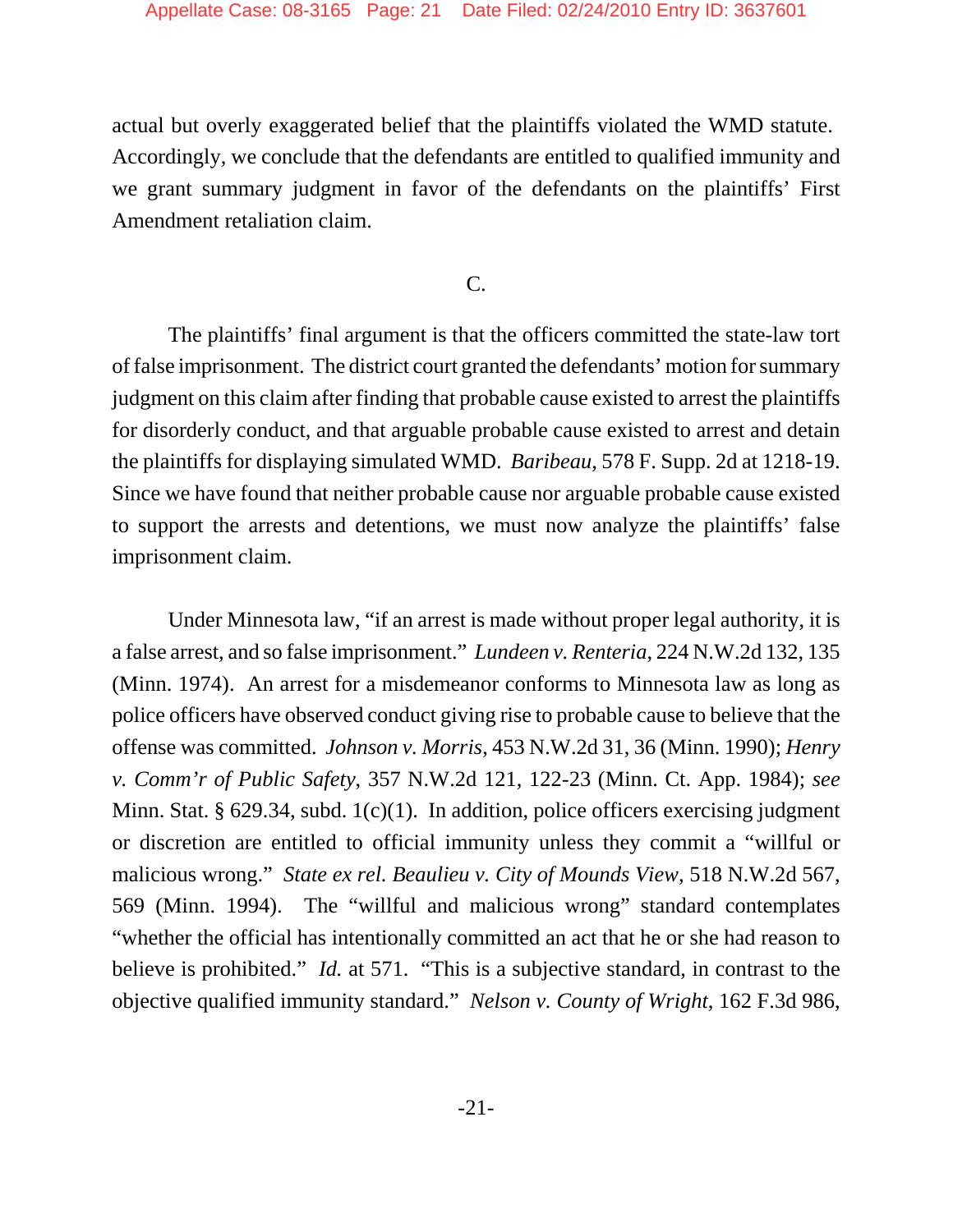991 (8th Cir. 1998) (*citing Elwood v. County of Rice*, 423 N.W.2d 671, 676-79 (Minn. 1988)).

The plaintiffs allege that the defendants acted with subjective malice when they arrested and detained the plaintiffs. However, "[m]ere allegations of malice are not sufficient to support a finding of malice, as such a finding must be based on specific facts evidencing bad faith." *Semler v. Klang*, 743 N.W.2d 273, 279 (Minn. Ct. App. 2007) (internal quotation omitted). Here, the plaintiffs have not produced evidence to suggest that Merkel and Weber intentionally arrested and detained the plaintiffs for disorderly conduct while knowing they had no probable cause to do so. Also, the plaintiffs have produced no evidence that the decision to detain the plaintiffs for displaying simulated WMD was not based on a subjective good faith belief that the WMD statute might possibly be applicable. Accordingly, the defendants are entitled to official immunity under Minnesota law and we grant summary judgment in favor of the defendants on the plaintiffs' state-law false imprisonment claim. *Wertish v. Krueger*, 433 F.3d 1062, 1067 (8th Cir. 2006); *Nelson*, 162 F.3d at 991.

For the above reasons, we reverse the district court's grant of summary judgment in favor of the defendants on the plaintiffs' wrongful arrest claim. We affirm the district court's grant of summary judgment in favor of the defendants on the plaintiffs' retaliation and false imprisonment claims. However, unlike the district court, we base our decision to deny summary judgment not on the presence of probable cause, but on the plaintiffs' failure to provide evidence demonstrating retaliatory animus and bad faith.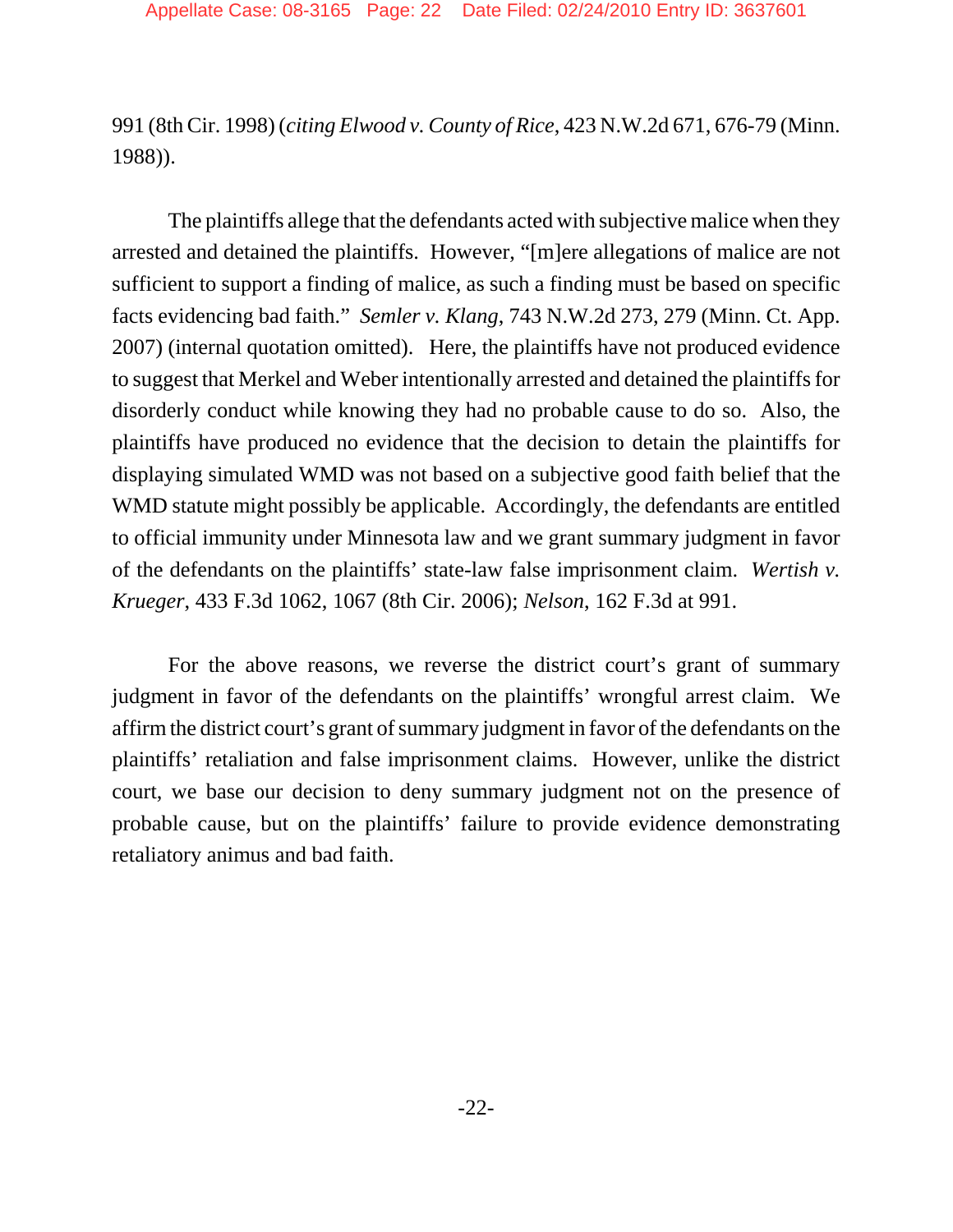#### III.

We turn next to Sternberg's claims under the Fourth, Fifth, and Fourteenth Amendments challenging the confiscation of his prosthetic leg at the county jail. The district court granted summary judgment in favor of the County and its employees on these claims. Sternberg does not appeal the judgment in favor of the County; he appeals only the judgment in favor of the county employees in their personal capacities. Under the doctrine of qualified immunity, a county employee may be held personally liable for a constitutional violation only if his own conduct violated a clearly established constitutional right. *Pearson*, 129 S. Ct. at 816.

#### A.

Sternberg contends that the confiscation of his prosthetic leg violated his Fourth Amendment right to be free from unreasonable seizures. In *Bell v. Wolfish*, 441 U.S. 520 (1979), the Supreme Court assumed, without deciding, that "inmates, both convicted prisoners and pretrial detainees, retain some Fourth Amendment rights upon commitment to a corrections facility." *Id.* at 558. Proceeding on the same assumption, we conclude that the confiscation of Sternberg's prosthetic leg was not an unreasonable seizure.

"To determine the constitutionality of a seizure we must balance the nature and quality of the intrusion on the individual's Fourth Amendment interests against the importance of the governmental interests alleged to justify the intrusion." *Tennessee v. Garner*, 471 U.S. 1, 8 (1985) (internal quotation and brackets omitted). Sternberg argues that the confiscation of his prosthetic leg was "a far greater intrusion than seizure of typical items of personal property" because it involved "a part of his body." The county employees respond that confiscating Sternberg's prosthetic leg was justified by legitimate security concerns. As the Court recognized in *Wolfish*, "maintaining institutional security and preserving internal order and discipline are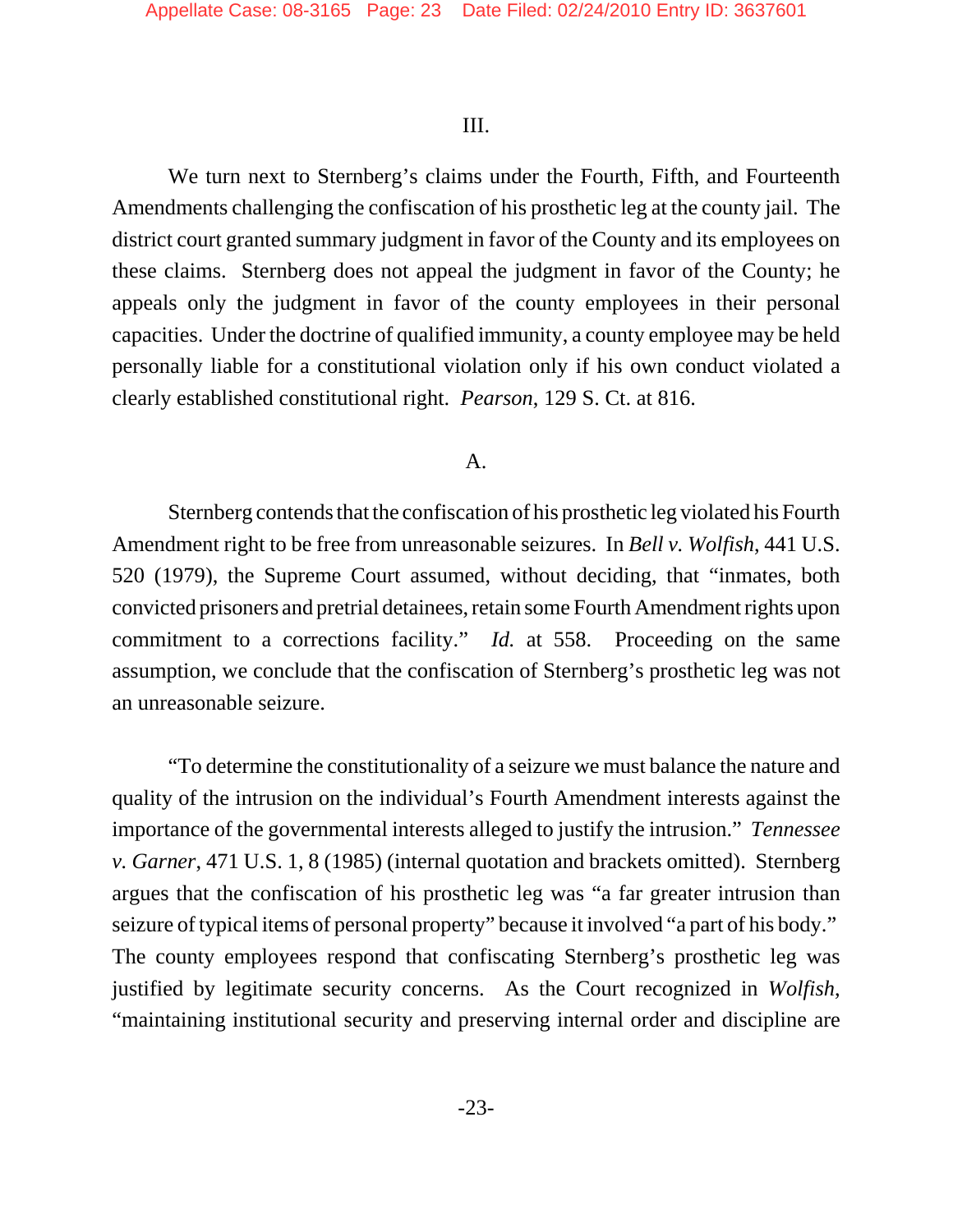essential goals that may require limitation or retraction of the retained constitutional rights of both convicted prisoners and pretrial detainees." 441 U.S. at 546.

Balancing the nature of the intrusion against the need for institutional security, we believe that the decision to confiscate Sternberg's prosthetic leg was reasonable. The prosthetic leg consisted of a mannequin-like foot, a carbon-fiber socket contoured to fit Sternberg's knee, and numerous metal parts, including two bolts near the heel, two more at the ankle, a cylindrical clamp, a receiving catch, and a stainless steel post. Constructed of hard, durable materials, the prosthetic leg was capable of supporting Sternberg's weight. Precisely because of its heavy-duty design, however, the prosthetic leg was also capable of serving as a weapon for harming others. "A detention facility is a unique place fraught with serious security dangers," *id.* at 559, and "the Government must be able to take steps to maintain security and order at the institution and make certain no weapons . . . reach detainees." *Id.* at 540. Given the potential that Sternberg's prosthetic leg could be used as a dangerous weapon, the decision to confiscate his prosthetic leg was objectively reasonable, despite the intrusion on his personal privacy. Summary judgment in favor of the county employees was therefore proper on Sternberg's Fourth Amendment claim.

# B.

Sternberg also argues that the confiscation of his prosthetic leg violated the Due Process Clause of the Fourteenth Amendment. Citing *Wolfish*, 441 U.S. at 535, he contends that the confiscation constituted a deprivation of liberty without due process of law because it amounted to "punishment" prior to an adjudication of guilt. We reject this contention.

"Absent a showing of an expressed intent to punish on the part of detention facility officials," a particular condition or restriction of pretrial detention does not amount to "punishment" if it is "reasonably related to a legitimate governmental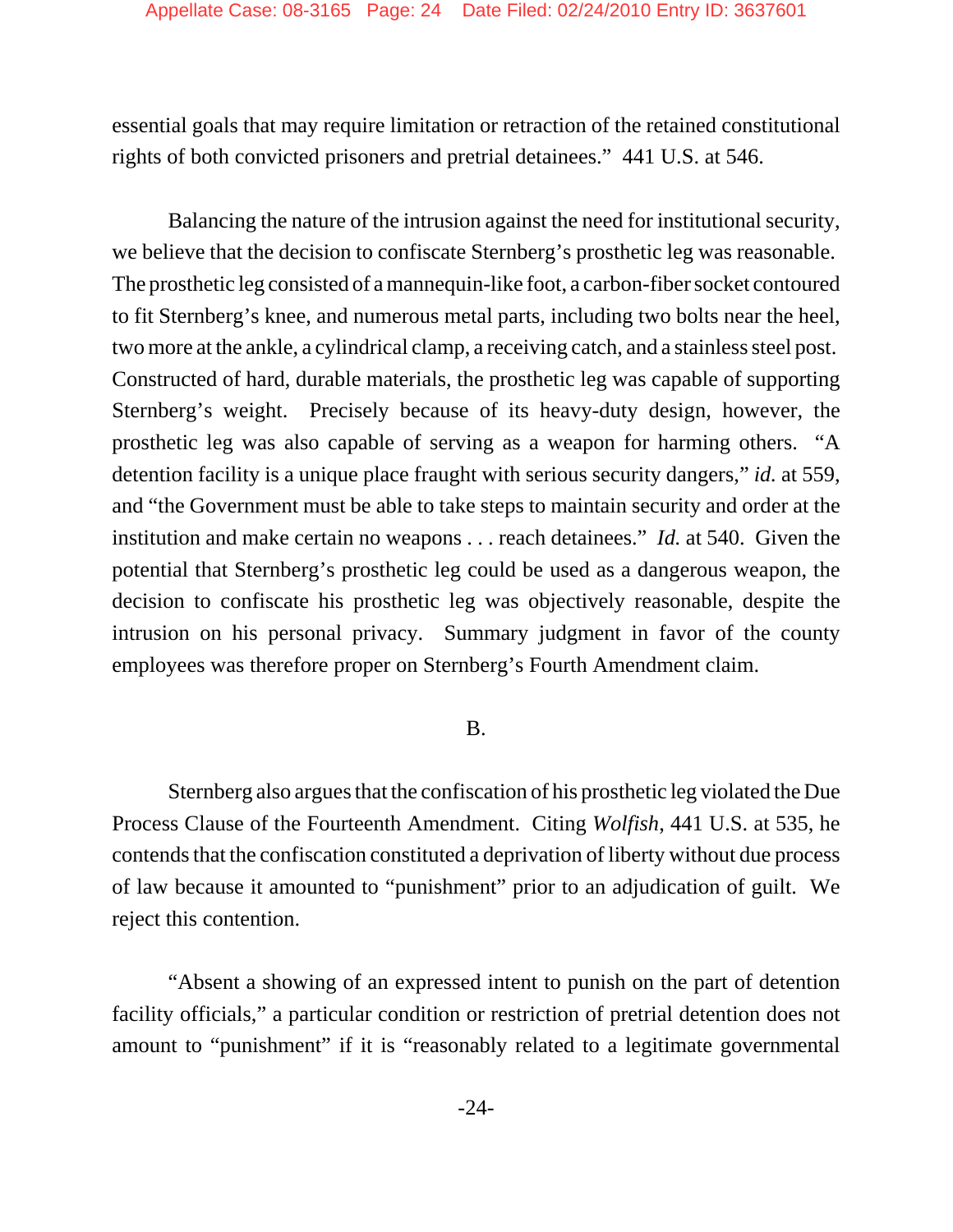objective." *Id.* at 538-39. The record contains no evidence of an expressed intent on the part of county employees to punish Sternberg, and for the reasons stated above, the confiscation of his prosthetic leg was reasonably related to the legitimate governmental objective of maintaining security in the jail. Accordingly, Sternberg's claim alleging a violation of procedural due process fails as a matter of law.

Sternberg further contends that the confiscation of his prosthetic leg violated the Fourteenth Amendment's guarantee of substantive due process. Even if we make the unlikely assumption that substantive due process analysis is appropriate in addition to Fourth Amendment scrutiny, *cf. Graham v. Connor*, 490 U.S. 386, 394-95 (1989), Sternberg's claim cannot succeed. The confiscation of Sternberg's prosthetic leg was justified by the need to preserve institutional security, and it was not "arbitrary, or conscience shocking, in a constitutional sense." *County of Sacramento v. Lewis*, 523 U.S. 833, 848 (1998) (internal quotation omitted). Therefore, the district court did not err in granting summary judgment on Sternberg's substantive due process claim.

Sternberg asserts that the confiscation of his prosthetic leg violated the Due Process Clause of the Fifth Amendment, in addition to that of the Fourteenth Amendment. The Due Process Clause of the Fifth Amendment, however, applies only to the federal government. *Barnes v. City of Omaha*, 574 F.3d 1003, 1005 n.2 (8th Cir. 2009.); *see Barron v. Baltimore*, 32 U.S. (7 Pet.) 243, 250-51 (1833). Therefore, Sternberg's Fifth Amendment claim fails as well.

## IV.

We turn finally to Sternberg's claims against the County and its employees under the ADA and the MHRA.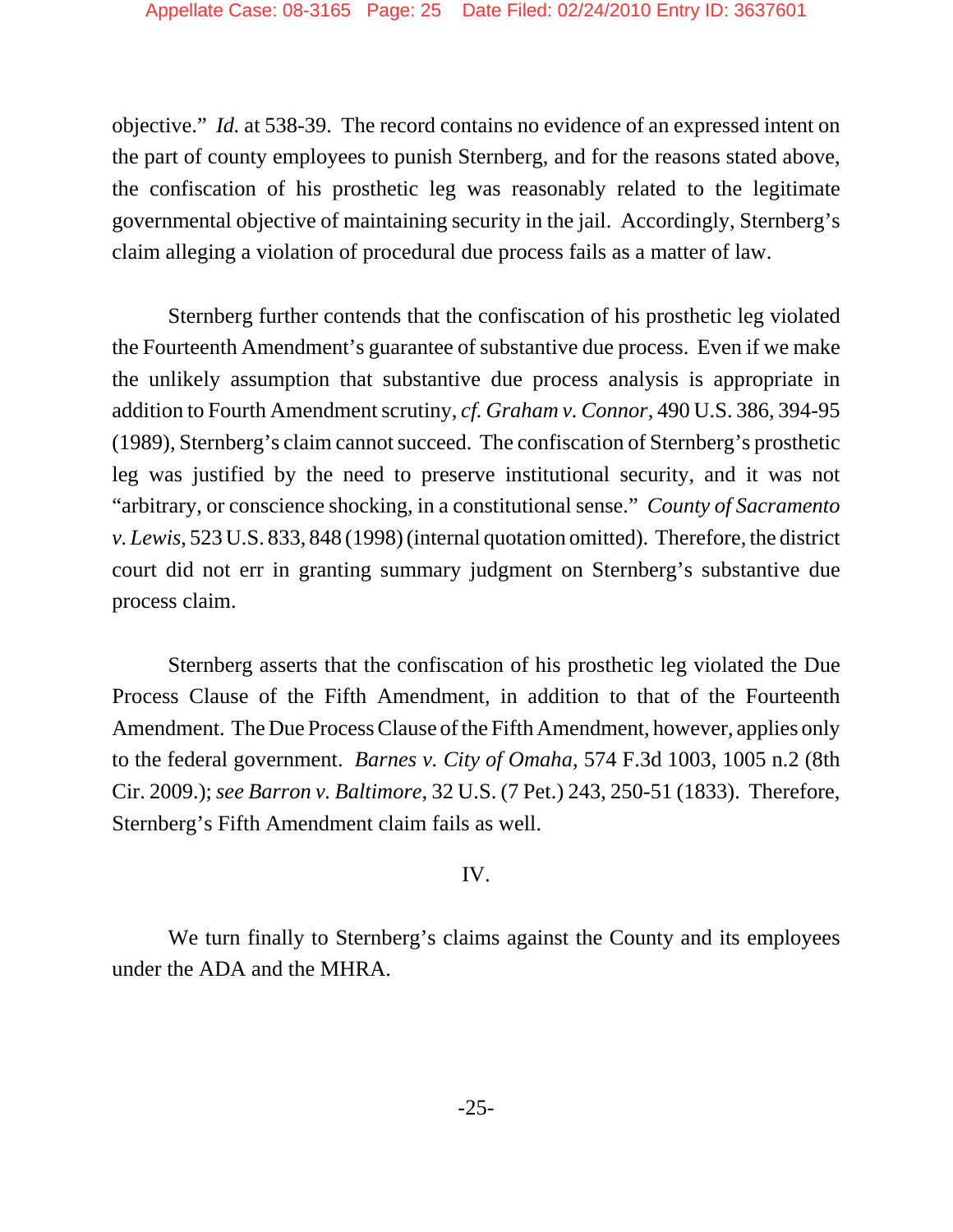## A.

Sternberg challenges the district court's grant of summary judgment on his claim under Title II of the ADA. Title II provides that "no qualified individual with a disability shall, by reason of such disability, be excluded from participation in or be denied the benefits of the services, programs, or activities of a public entity, or be subjected to discrimination by any such entity." 42 U.S.C. § 12132.

Sternberg asserts his Title II claim against the County and various of its employees, in their personal and official capacities. Individuals in their personal capacities, however, are not subject to suit under Title II, which provides redress only from public entities. *Alsbrook v. City of Maumelle*, 184 F.3d 999, 1005 n.8 (8th Cir. 1999) (en banc). Accordingly, summary judgment was proper on Sternberg's suit against the county employees in their personal capacities. Treating his suit against the county employees in their official capacities as a suit against the County, *see Hafer v. Melo*, 502 U.S. 21, 25 (1991), we turn to the merits of his Title II claim against the County.

Sternberg contends that the County violated the ADA by confiscating his prosthetic leg. Although he does not dispute that he was provided a wheelchair and an ADA-compliant cell, he maintains that these measures fell short of reasonable accommodation for his disability, given the alternative of letting him use his prosthetic leg. We disagree.

To establish a violation of Title II of the ADA, Sternberg must demonstrate: (1) that he is a qualified individual with a disability; (2) that he was excluded from participation in or denied the benefits of the jail's services, programs, or activities, or was otherwise subjected to discrimination by the jail; and (3) that such exclusion, denial of benefits, or other discrimination was by reason of his disability. *See Layton v. Elder*, 143 F.3d 469, 472 (8th Cir. 1998). Sternberg has failed to make a showing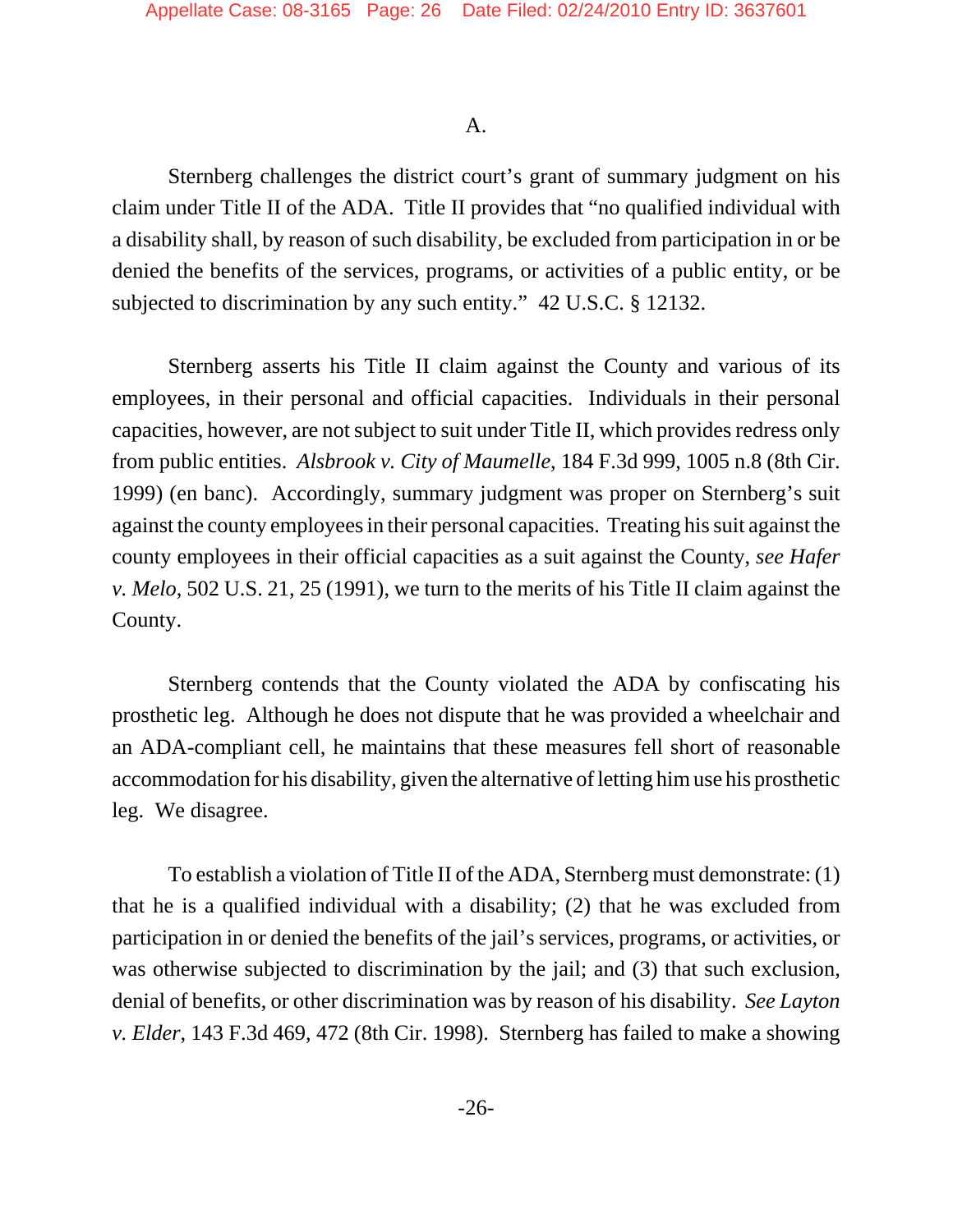sufficient to establish the second element. In his deposition, Sternberg stated that he would have preferred to have had use of his prosthetic leg while he was in jail, and that if he had been given use of it, he "might have" played basketball on the jail's basketball court. Sternberg conceded, however, that playing basketball was not a "regular activity" of his. He further conceded that there was no "particular place" in the jail he "wanted to walk" using his prosthetic leg, and that he was unaware of "any program in the jail . . . that [he] wanted to participate in that [he was] not able to as a result of being in the wheelchair." Indeed, nothing in the record suggests that he was denied access to any of the benefits of the jail's services, programs, or activities during his less than forty-eight hours in custody. Because of this failure of proof concerning an essential element, the County is entitled to judgment on Sternberg's Title II claim as a matter of law. *See Celotex Corp. v. Catrett*, 477 U.S. 317, 322-23 (1986).

## B.

Sternberg also challenges the district court's grant of summary judgment on his claim under the MHRA. The MHRA states:

It is an unfair discriminatory practice to discriminate against any person in the access to, admission to, full utilization of or benefit from any public service because of . . . disability . . . or to fail to ensure physical and program access for disabled persons unless the public service can demonstrate that providing the access would impose an undue hardship on its operation.

Minn. Stat. § 363A.12, subd. 1.

According to Sternberg, the County and its employees engaged in "an unfair discriminatory practice" by confiscating his prosthetic leg. Sternberg has not shown, however, that he suffered any discrimination in "access to, admission to, full utilization of or benefit from" the jail. Nor has he shown that he was denied any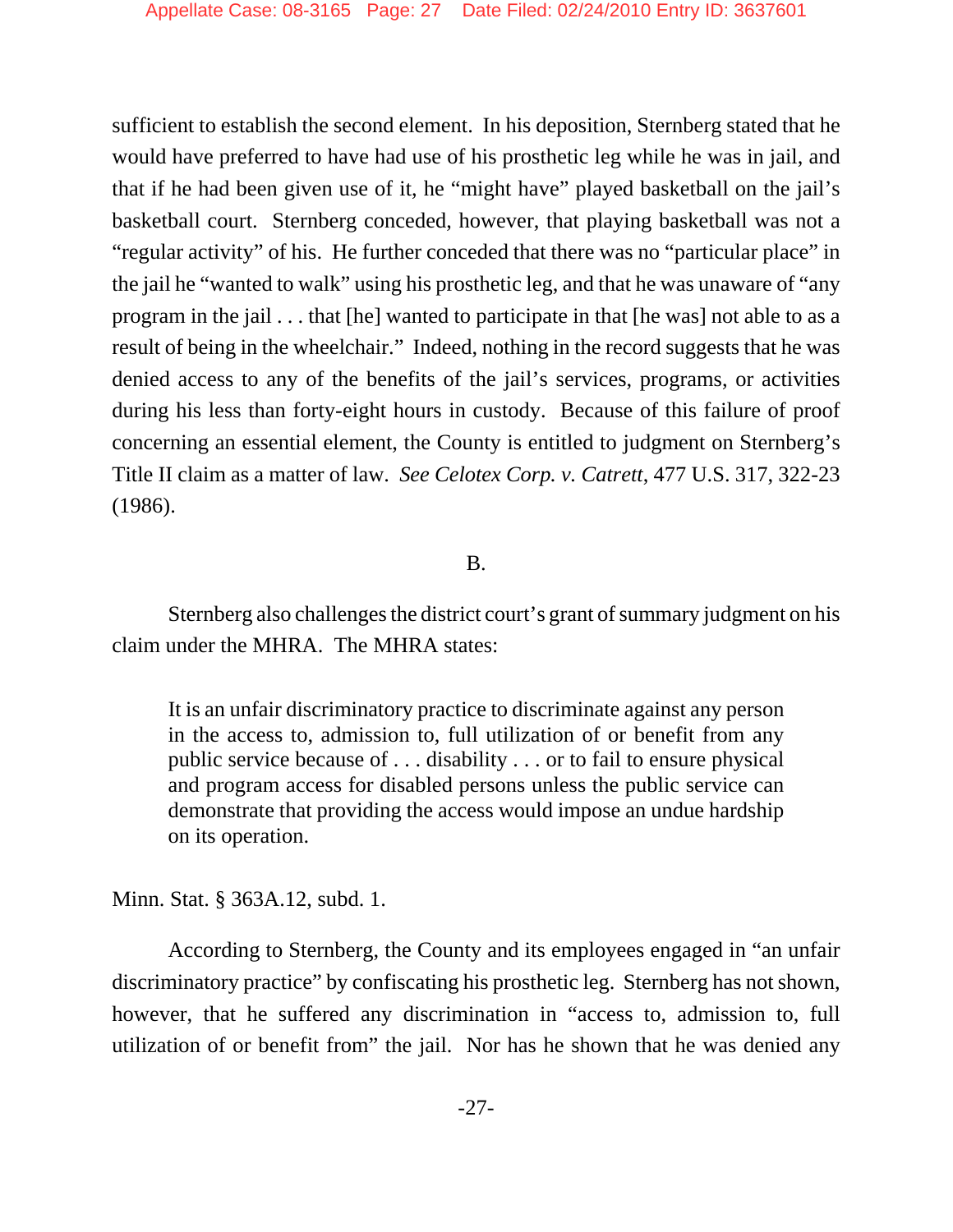"physical and program access" at the jail. As noted, Sternberg admitted that there was no "particular place" where he "wanted to walk," and no particular program in which he wanted to participate but could not. Because the record does not establish any adverse treatment with respect to public services, *see City of Minneapolis v. Richardson*, 239 N.W.2d 197, 202 (Minn. 1976), the district court properly granted summary judgment for the County and its employees.

\* \* \*

For these reasons, the judgment of the district court is affirmed in part and reversed and remanded in part for proceedings consistent with this opinion.

COLLOTON, Circuit Judge, concurring in part and dissenting in part.

The defendant police officers Timothy Merkel and Roderic Weber had probable cause to arrest the plaintiffs for a violation of the Minnesota disorderly conduct statute, Minn. Stat. § 609.72, subd. 1. Nonetheless, the majority reverses the district court's grant of qualified immunity to these officers on the plaintiffs' Fourth Amendment claim, holding that the officers acted contrary to a "narrowing construction" of the disorderly conduct statute – a construction that has never been adopted by the Supreme Court of Minnesota, and that has been expressly rejected by the Minnesota Court of Appeals. The majority's decision, therefore, is contrary to established principles of qualified immunity, which ensure that public officials are not subjected to suit unless they are on notice, through clearly established law, that their conduct is unlawful. I would affirm the judgment of the district court in its entirety.

I.

This case involves arrests for the misdemeanor offense of disorderly conduct. Minnesota's disorderly conduct statute provides: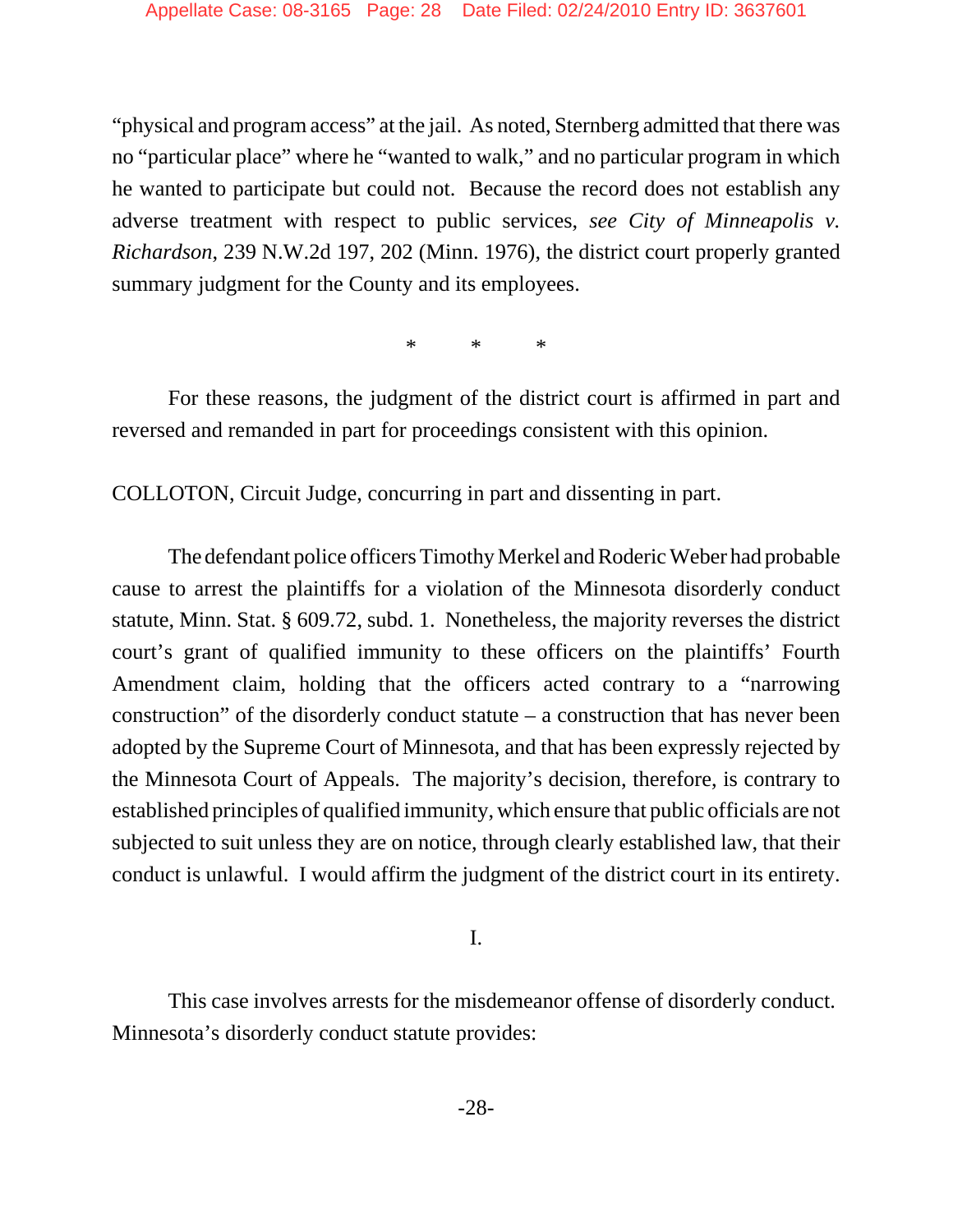Whoever does any of the following in a public or private place, ... knowing, or having reasonable grounds to know that it will, or will tend to, alarm, anger or disturb others . . . , is guilty of disorderly conduct, which is a misdemeanor:

. . . .

(3) *engages in offensive, obscene, abusive, boisterous, or noisy conduct* or in offensive, obscene, or abusive language tending reasonably to arouse alarm, anger, or resentment in others.

Minn. Stat. § 609.72, subd. 1 (emphasis added). Merkel and Weber contend there was probable cause to believe that the plaintiffs had engaged in "boisterous or noisy conduct" with reasonable grounds to know that it would tend to alarm or anger others.

The majority, however, declines to analyze the existence of probable cause under the plain language of the disorderly conduct statute. Instead, the majority concludes that the police officers acted in violation of a "narrowing construction" of the statute. The court reasons that where a person is engaged in "expressive conduct," the prohibition on "boisterous or noisy conduct" in the disorderly conduct statute may be applied only to conduct that amounts to "fighting words," or to words "which by their very utterance inflict injury or tend to incite an immediate breach of the peace." *Ante*, at 15. And the majority further opines that this "narrowing construction" was clearly established law as of July 2006 when Merkel and Weber arrested the plaintiffs.

The majority's conclusion is incorrect. The Supreme Court of Minnesota has not announced that the disorderly conduct statute is narrowed in the manner suggested by the majority, and the Minnesota Court of Appeals has rejected contentions that the prohibition on "boisterous or noisy conduct" is limited to "fighting words." As of July 2006, therefore, Minnesota law did not clearly establish that police officers must conform their actions to a narrowing construction of the disorderly conduct statute, rather than to the statute as written.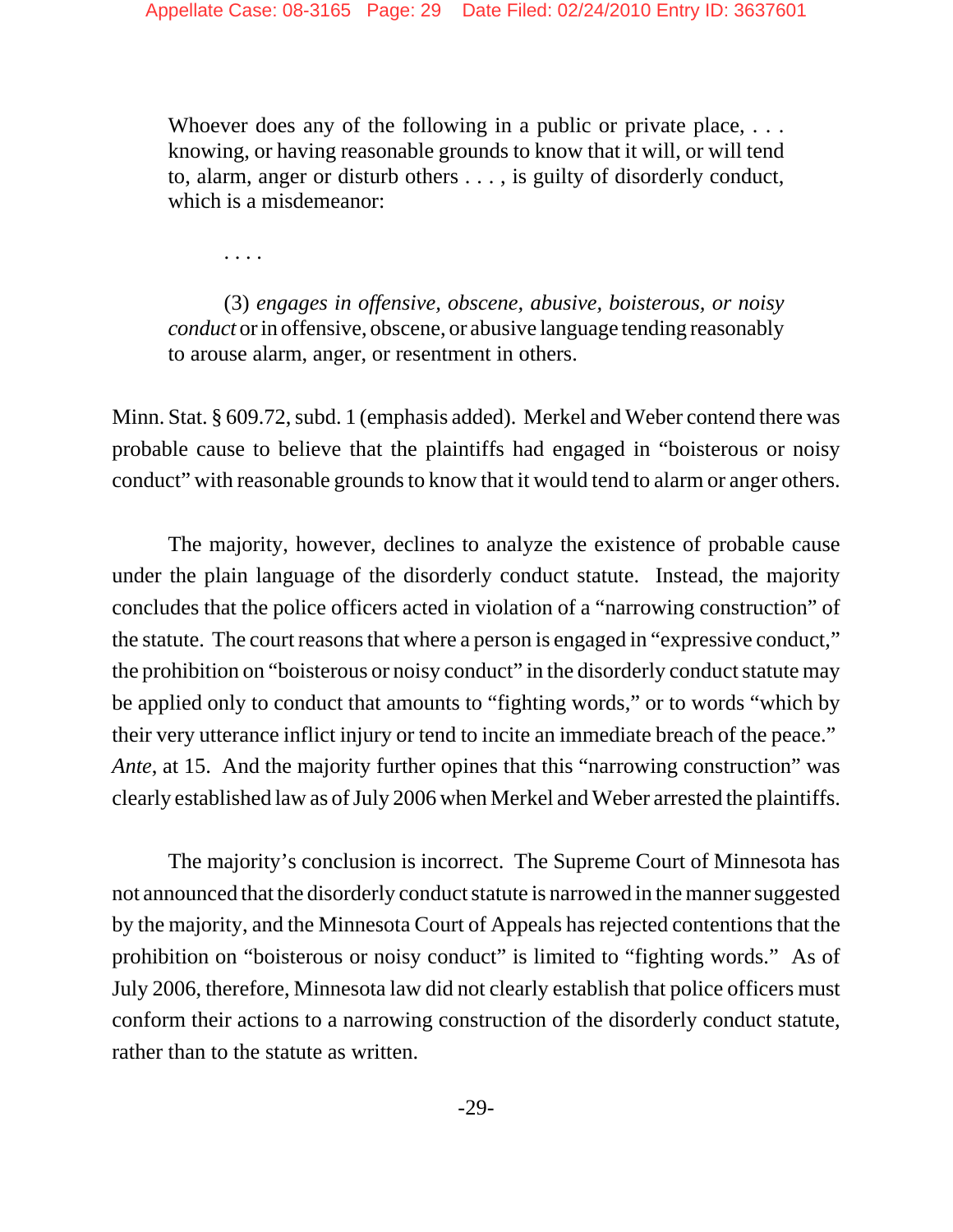The plaintiffs and the majority rely on the decision of the Supreme Court of Minnesota in *In re Welfare of S.L.J.*, 263 N.W.2d 412 (Minn. 1978). There, the court held that a *different clause* of the disorderly conduct statute should be narrowly construed. The court concluded that absent a narrowing construction, the statute's prohibition on "offensive, obscene, or abusive *language*" tending reasonably to "arouse alarm, anger, or resentment in others" violated the First Amendment. *Id.* at 418-19 (emphasis added). To preserve the constitutionality of the statute, the court construed that prohibition to extend only to "fighting words" – words "which by their very utterance inflict injury or tend to incite an immediate breach of the peace." *Id.* at 419 (internal quotation omitted).

In a later decision, however, the Minnesota Court of Appeals addressed the portion of the statute at issue in this case, and held that the narrowing construction of *S.L.J.* did not apply. In *In re Welfare of T.L.S.*, 713 N.W.2d 877 (Minn. Ct. App. 2006), filed just ten weeks before the arrests in this case, the court of appeals considered the statute's prohibition on "offensive, obscene, abusive, boisterous, or noisy *conduct*." Minn. Stat. § 609.72, subd. 1(3) (emphasis added). The question in that case was whether police officers had probable cause to arrest for disorderly conduct a student who shouted profanities at police officers inside a school. The court acknowledged that the profanities *did not* constitute "fighting words," 713 N.W.2d at 881, but explained that the *S.L.J.* decision "addressed only that portion of the statute that criminalized 'offensive, obscene, or abusive *language*.'" *Id.* at 880 (quoting Minn. Stat. § 609.72, subd. 1(3)) (emphasis added). The court concluded that "[a]lthough the disorderly conduct statute prohibits only 'fighting words' as applied to speech *content*, the disorderly shouting of otherwise protected speech or engaging in other 'boisterous or noisy *conduct*' may still trigger punishment under the statute without offending the First Amendment." *Id.* at 881. The court thus applied the statute's prohibition on "conduct" without a narrowing construction, and held that the officers had probable cause to arrest the student. *Id.* The court reiterated this conclusion in *Craig v. State*, No. A07-1949, 2008 WL 5136170 (Minn. Ct. App. Dec.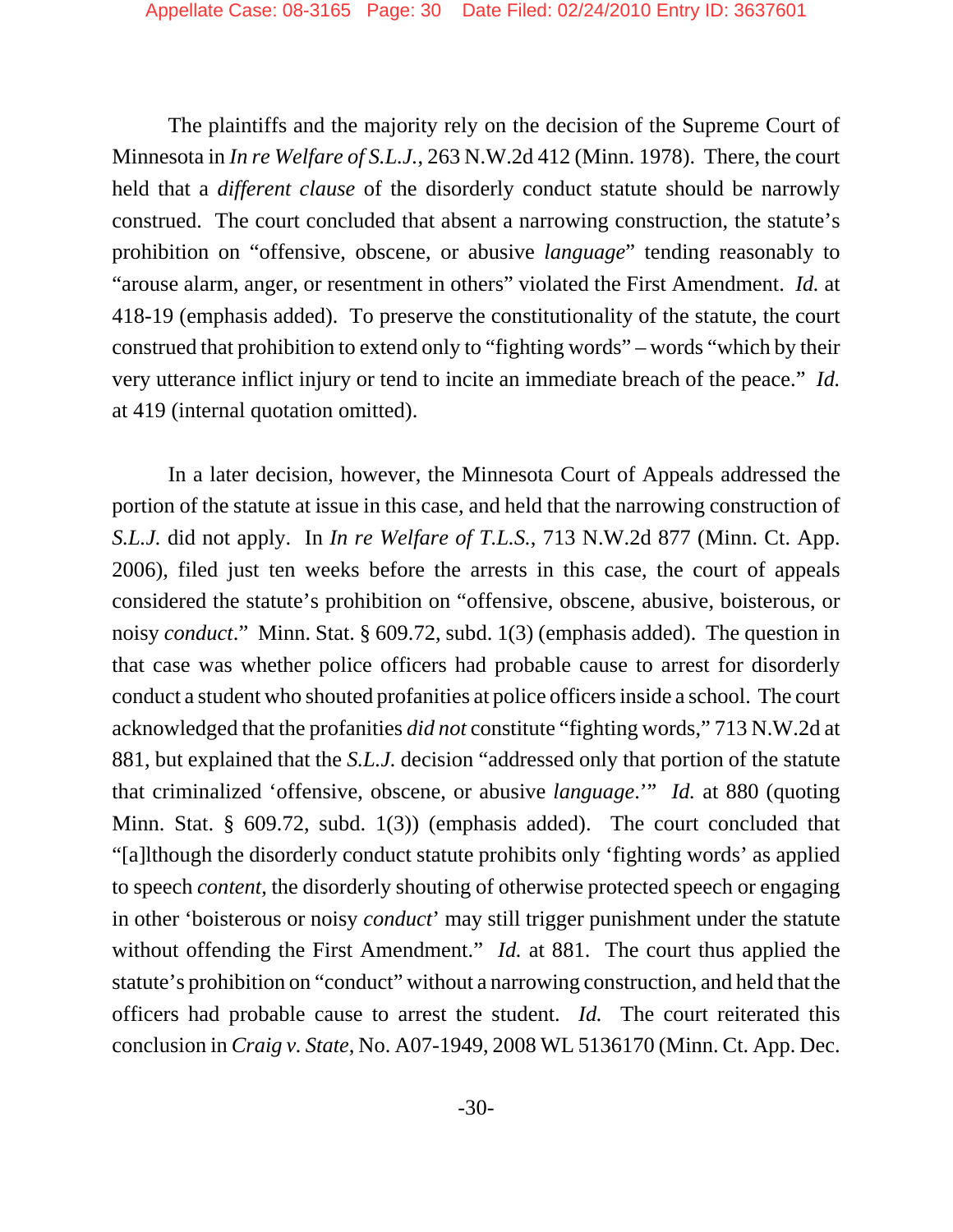9, 2008), where it assumed for purposes of analysis that the defendant's conduct merited First Amendment protection, and then rejected a contention that the "fighting words" limitation of *S.L.J.* should be extended to "conduct" governed by the disorderly conduct statute. *Id*. at \*3-4.

The majority mischaracterizes *T.L.S.* as establishing only that the disorderly conduct statute may be applied to "boisterous and noisy *non-expressive* conduct." *Ante*, at 14. The decision of the Minnesota Court of Appeals was not so limited. Rather, the court explained that even where a person is engaged in expressive conduct or speech, it is constitutional to prohibit the objectionable manner in which that expression is communicated: "[T]he disorderly shouting of *otherwise protected speech* or engaging in other'boisterous or noisy *conduct*' may still trigger punishment under the statute without offending the First Amendment." *T.L.S.*, 713 N.W.2d at 881 (first emphasis added). No narrowing construction was necessary, the court concluded, because "it is not the speech itself that triggers punishment; the statute may be applied to punish *the manner of delivery* of speech when the disorderly nature of the speech does not depend on its content." *Id.* (emphasis added). *Accord Craig*, 2008 WL 5136170, at \*3-4.<sup>2</sup>

 $2$ That a State may regulate the manner in which expression is delivered, without regard to content, is well established. The Supreme Court long ago held, for example, that enforcement of a New Jersey ordinance that prohibited sound trucks from broadcasting in a "loud and raucous manner" did not violate the First Amendment rights of an operator who used the sound apparatus to engage in expressive conduct by commenting on a labor dispute. *Kovacs v. Cooper*, 336 U.S. 77, 79, 88-89 (1949) (plurality opinion); *id*. at 96-97 (Frankfurter, J., concurring); *id*. at 97-98 (Jackson, J., concurring); *see also Ward v. Rock Against Racism,* 491 U.S. 781, 790, 796 (1989) (concluding that "it can no longer be doubted that government has a substantial interest in protecting its citizens from unwelcome noise," even in "such traditional public forums as city streets and parks," and even with respect to music, "one of the oldest forms of human expression") (internal quotation and bracket omitted); *Carew-Reid v. Metro. Transp. Auth.*, 903 F.2d 914 (2d Cir. 1990) (upholding regulation banning use of amplifiers by musicians on New York City subway platforms).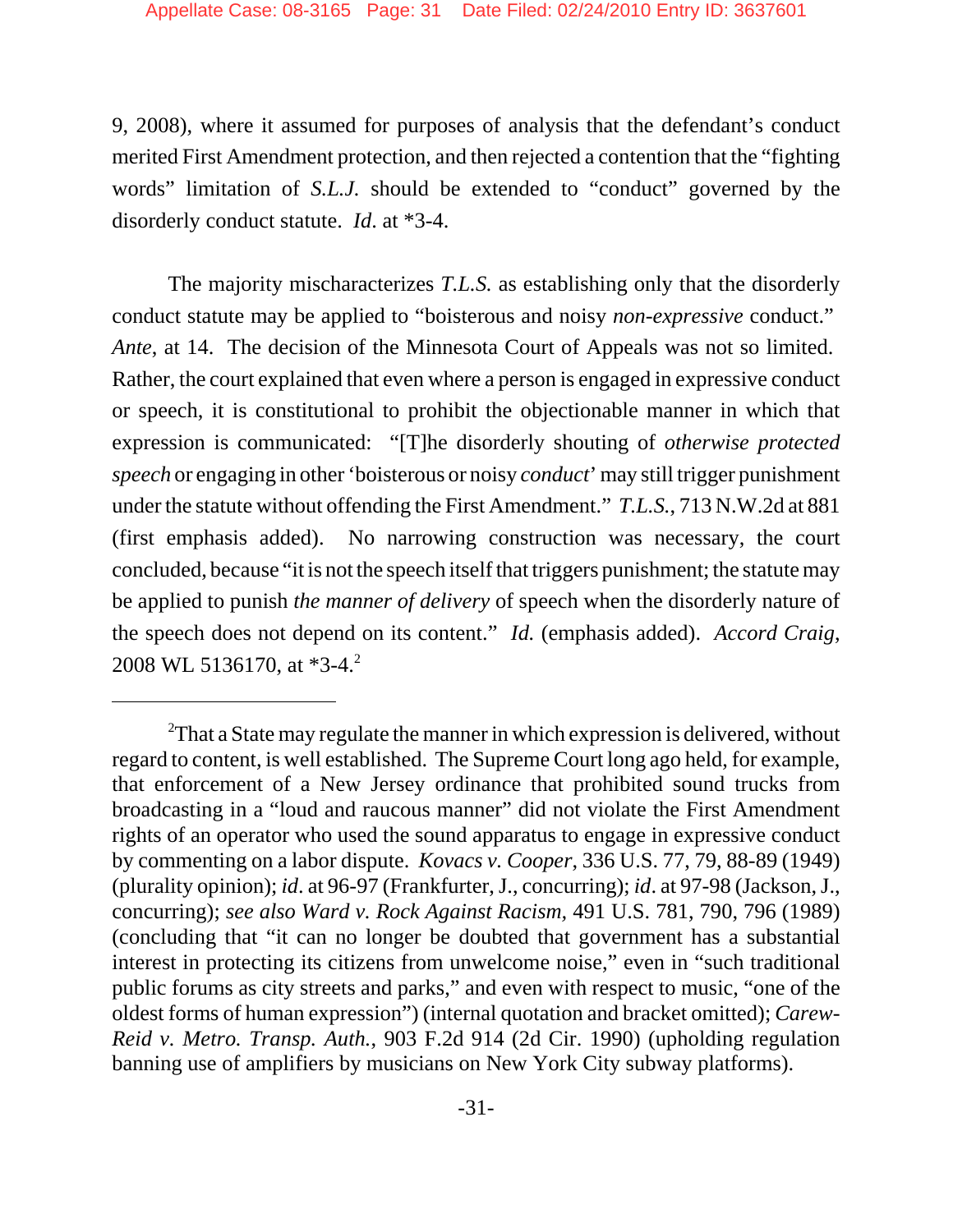Because *T.L.S.* represents the best evidence of the meaning of Minnesota law, *see West v. Am. Tel. & Tel. Co.*, 311 U.S. 223, 237 (1940), the district court properly rejected the plaintiffs' argument that the portion of the disorderly conduct statute concerning boisterous or noisy conduct has been narrowly construed. Under Minnesota law, blaring music on a public sidewalk, in close proximity to pedestrians, in a noisy and boisterous manner may constitute disorderly conduct, whether the sound is an anti-consumerism message, fighting words, or the Iowa fight song. At a minimum, at the time of these arrests, the law was not clearly established that the police officers were required to disregard the interpretation of the Minnesota Court of Appeals in *T.L.S.*, and instead to comply with a narrowing construction that has never been adopted by the Minnesota courts.

The majority seeks to bolster its conclusion by reference to a decision of the Supreme Court of Minnesota that declared invalid as contrary to the First Amendment an entirely different statute concerning "harassment." *State v. Machholz*, 574 N.W.2d 415 (Minn. 1998). The harassment statute was not limited to "boisterous or noisy conduct," so *Machholz* is inapposite. Surely an objectively reasonable police officer, enforcing the disorderly conduct statute in July 2006, was entitled to rely on a decision of the Minnesota Court of Appeals from May 2006 interpreting the disorderly conduct statute rather than a decision of the Supreme Court of Minnesota from 1998 interpreting a felony harassment statute.

#### II.

Under the disorderly conduct statute as written and interpreted by the Minnesota courts, Merkel and Weber had probable cause to arrest the plaintiffs. As the majority explains,"[i]f an officer has probable cause to believe that an individual has committed even a very minor criminal offense in his presence, he may, without violating the Fourth Amendment, arrest the offender." *Atwater v. City of Lago Vista*, 532 U.S. 318, 354 (2001). Five courts of appeals, moreover, have held that an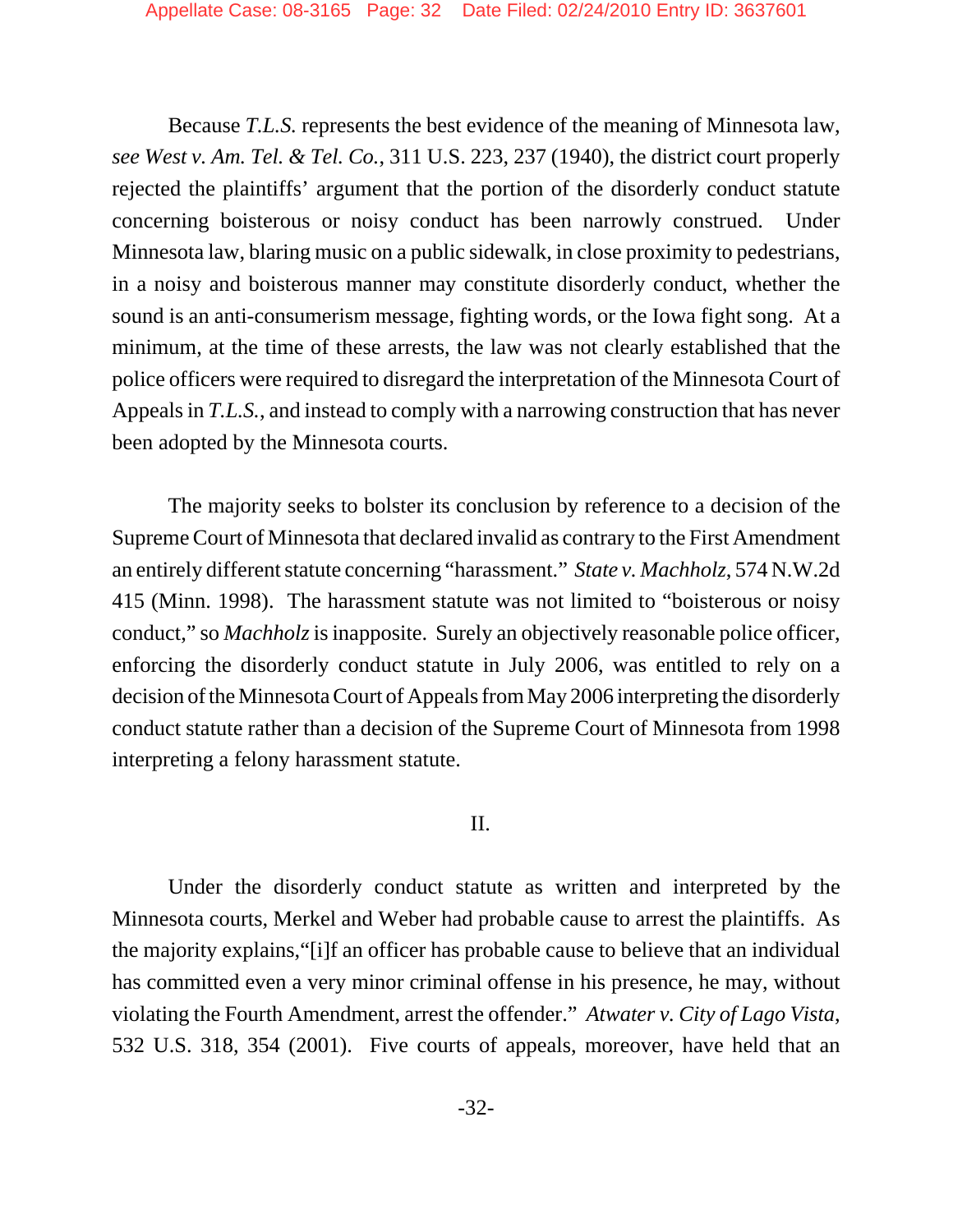officer's authority to arrest for misdemeanors is not limited by any constitutional requirement that the offense be committed in the presence of the officer, or that the arrest occur promptly after the commission of the offense. *Woods v. City of Chi.*, 234 F.3d 979, 995 (7th Cir. 2000); *Pyles v. Raisor*, 60 F.3d 1211, 1215 (6th Cir. 1995); *Fields v. City of S. Houston*, 922 F.2d 1183, 1189 (5th Cir. 1991); *Barry v. Fowler*, 902 F.2d 770, 772 (9th Cir. 1990); *Street v. Surdyka*, 492 F.2d 368, 372 (4th Cir. 1974); *see also Welsh v. Wisconsin*, 466 U.S. 740, 756 (1984) (White, J., dissenting) (concluding that "the requirement that a misdemeanor must have occurred in the officer's presence to justify a warrantless arrest is not grounded in the Fourth Amendment"); 3 Wayne R. LaFave, *Search and Seizure: A Treatise on the Fourth Amendment* § 5.1(c), at 30 (4th ed. 2004) (concluding that "the presence test is not mandated by the Fourth Amendment"); *cf. Atwater*, 532 U.S. at 340 n.11 ("We need not, and thus do not, speculate whether the Fourth Amendment entails an 'in the presence' requirement for purposes of misdemeanor arrests."). For purposes of qualified immunity, therefore, an officer making an arrest for a misdemeanor offense cannot be liable for violating clearly established rights under the Fourth Amendment as long as the officer had probable cause (indeed, even "arguable" probable cause, *Amrine v. Brooks*, 522 F.3d 823, 832 (8th Cir. 2008)), that the arrestee committed an offense.

The disorderly conduct statute applies to persons who engage in "boisterous, or noisy conduct . . . tending reasonably to arouse alarm, anger, or resentment in others," Minn. Stat. § 609.72, subd.  $1(3)$ .<sup>3</sup> Minnesota courts have interpreted this

 $3$ Although the phrase "tending reasonably to arouse alarm, anger, or resentment in others" immediately follows the phrase "offensive, obscene, or abusive *language*," the Minnesota courts apparently read the "tending reasonably to arouse" clause also to modify the portion of the statute concerning "offensive, obscene, abusive, boisterous, or noisy conduct." *E.g.*, *Craig*, 2008 WL 5136170, at \*4. In any event, the opening clause of the subdivision makes clear that conduct violates the statute only if the person knows, or has reasonable grounds to know, that it will, or will tend to, alarm, anger or disturb others. Minn. Stat. § 609.72, subd. 1.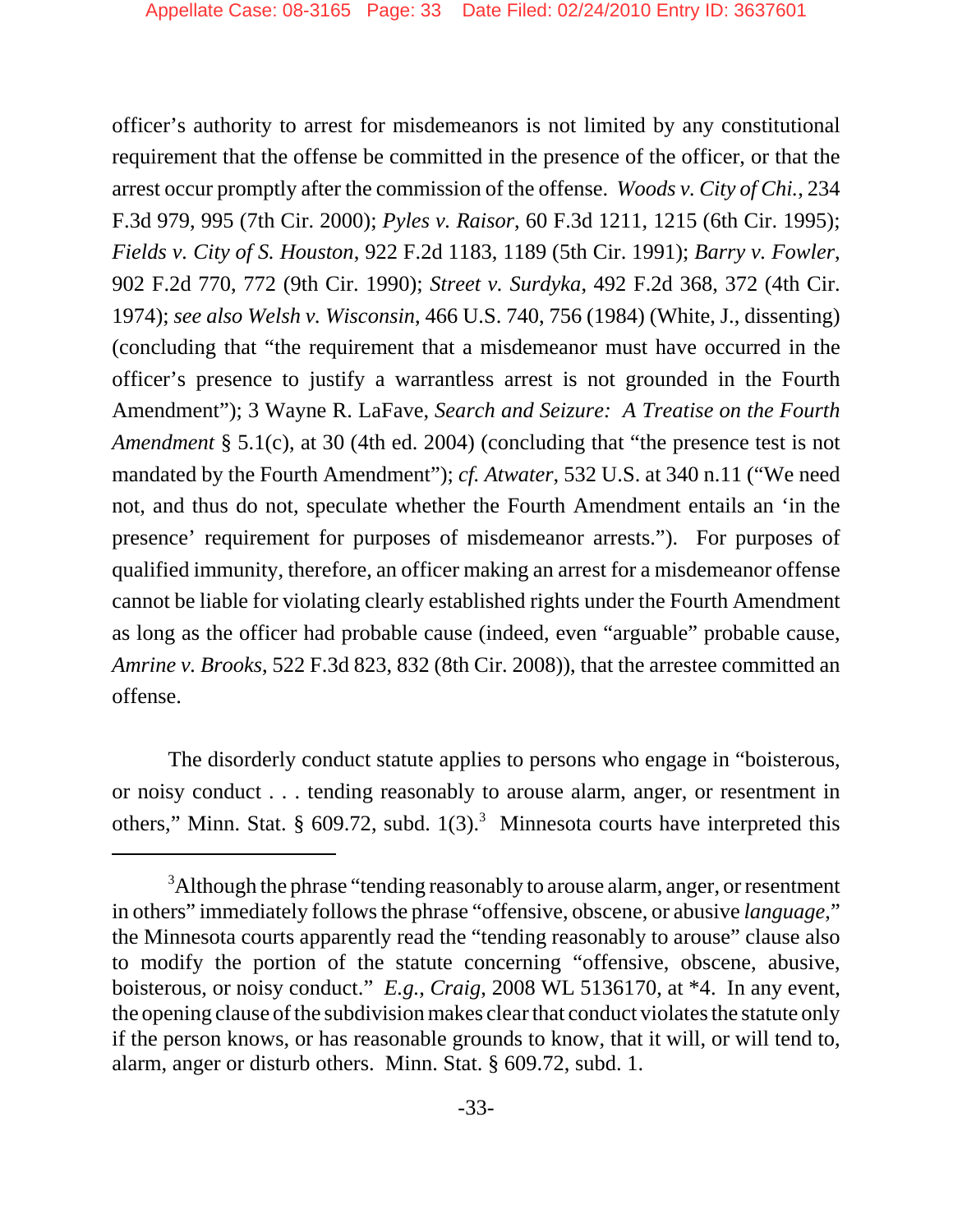language to require only that the conduct be "likely" to have the proscribed effect. *State v. Soukup*, 656 N.W.2d 424, 428 (Minn. Ct. App. 2003). No actual commotion need occur. *Id*.

Here, Merkel and Weber knew that someone had called 911 to report the plaintiffs' conduct. The caller described the plaintiffs as "playing loud music from a boombox," giving the officers reason to believe that the plaintiffs' conduct was boisterous and noisy. The caller also stated that the plaintiffs were "calling themselves zombies and almost touching people," suggesting further that their conduct was offensive. That the caller felt moved to dial 911 indicated that the plaintiffs' conduct already had aroused alarm, anger, or resentment in at least one person (namely, the caller herself), and was likely to arouse such feelings in others, given the crowds downtown for the Aquatennial festival.

Police officers themselves observed conduct similar to what the 911 caller described. When Officers James Archer and Chad Martin arrived near the intersection of South Seventh Street and Nicollet Mall, they saw and heard the plaintiffs playing music over the speakers of their sound system, and witnessed them "coming up close to people." They saw the plaintiffs dancing to the music while pretending to be zombies, their faces covered with makeup and fake blood. With the caller's account of people "playing loud music from a boombox," "calling themselves zombies," and "almost touching people" largely substantiated, the officers advised the plaintiffs to turn down the volume and stay away from bystanders.

Merkel and Weber were entitled to rely on the information contained in the 911 call and the observations made by Archer and Martin. *See Draper v. United States*, 358 U.S. 307, 311-12 (1959) (holding that hearsay may be considered in determining the existence of probable cause, even if it would not be admissible in a criminal trial); *White v. United States*, 448 F.2d 250, 254 (8th Cir. 1971) ("[I]n determining whether probable cause existed we must evaluate the collective information of all the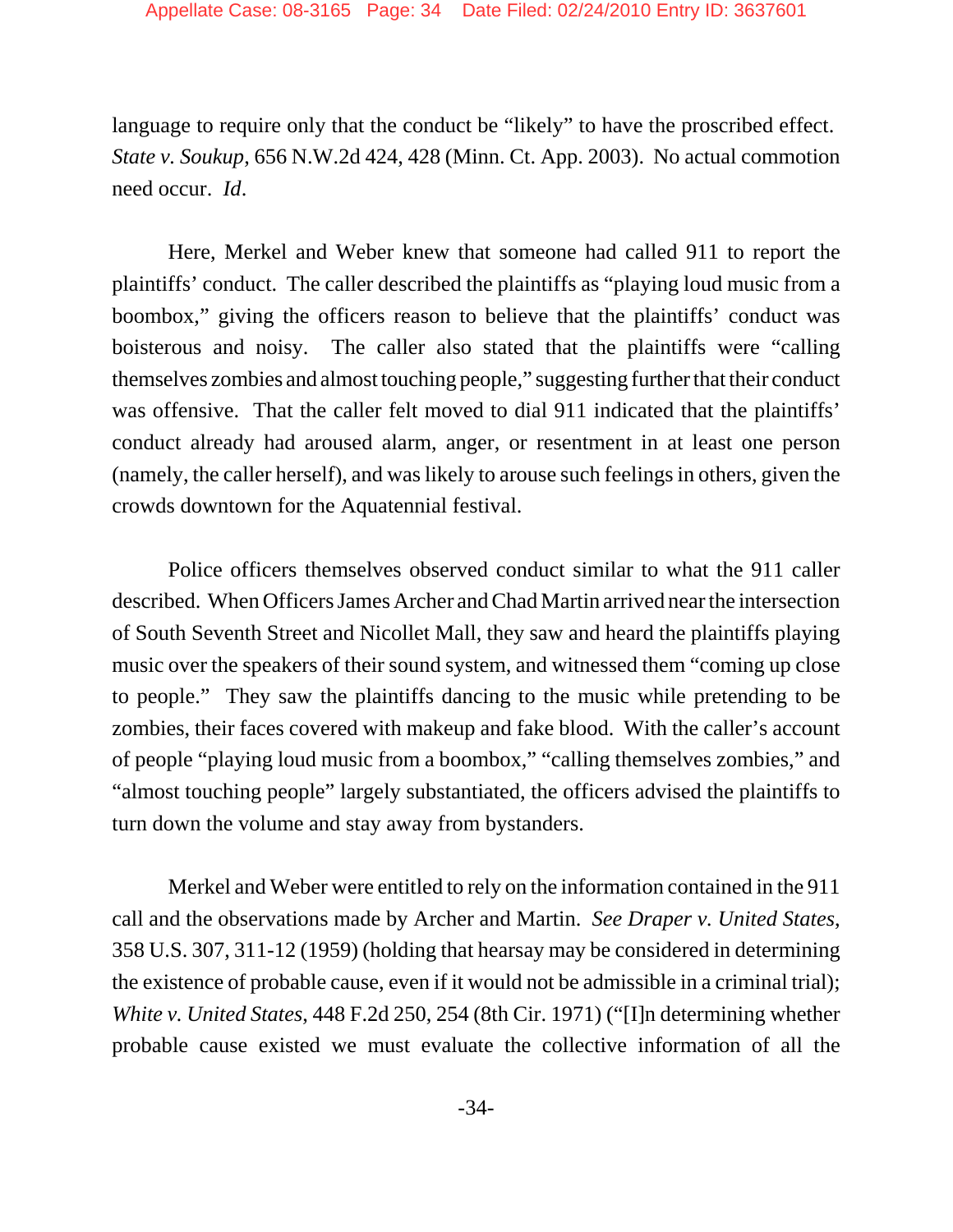officers.") (internal quotation omitted). The officers knew collectively that the plaintiffs played music loudly over their speakers on downtown streets while an outdoor festival was ongoing, that they were "coming up close to people," and that someone called 911 to complain that they were loud and almost touching people. These facts were sufficient to warrant a reasonable person of caution in the belief that the plaintiffs engaged in boisterous or noisy conduct that was likely – and that the plaintiffs had reasonable grounds to know was likely – to arouse alarm, anger, or resentment in others.

It is true that the officers did not arrest the plaintiffs until after they suspected that the plaintiffs were affiliated with a violent gang, and by that time, the plaintiffs were neither dancing nor playing music. Probable cause to believe that the plaintiffs engaged in disorderly conduct, however, did not dissipate in the time between their initial encounter with police and their arrests. *See United States v. Watson*, 423 U.S. 411, 449 (1976) (Marshall, J., dissenting) ("Unlike probable cause to search, probable cause to arrest, once formed will continue to exist for the indefinite future, at least if no intervening exculpatory facts come to light.") (citing cases); *United States v. Bizier*, 111 F.3d 214, 219 (1st Cir. 1997). That the officers may have been motivated to make the arrests by matters unrelated to the plaintiffs' conduct, such as concerns about possible gang affiliation, is also immaterial to the Fourth Amendment analysis. "[A]n arresting officer's state of mind (except for the facts that he knows) is irrelevant to the existence of probable cause." *Devenpeck v. Alford*, 543 U.S. 146, 153 (2004).

While the arrests in retrospect may seem unnecessary and ill-advised, that does not mean that they were in violation of clearly established constitutional rights. Nor should this legal conclusion arouse fears that the jails of Minneapolis will be filled with people who play loud music on sidewalks. The Supreme Court in *Atwater* observed that "the country is not confronting anything like an epidemic of unnecessary minor-offense arrests," 532 U.S. at 353, and there is nothing in the record of this case to suggest that Minneapolis is any different. It is reasonable to presume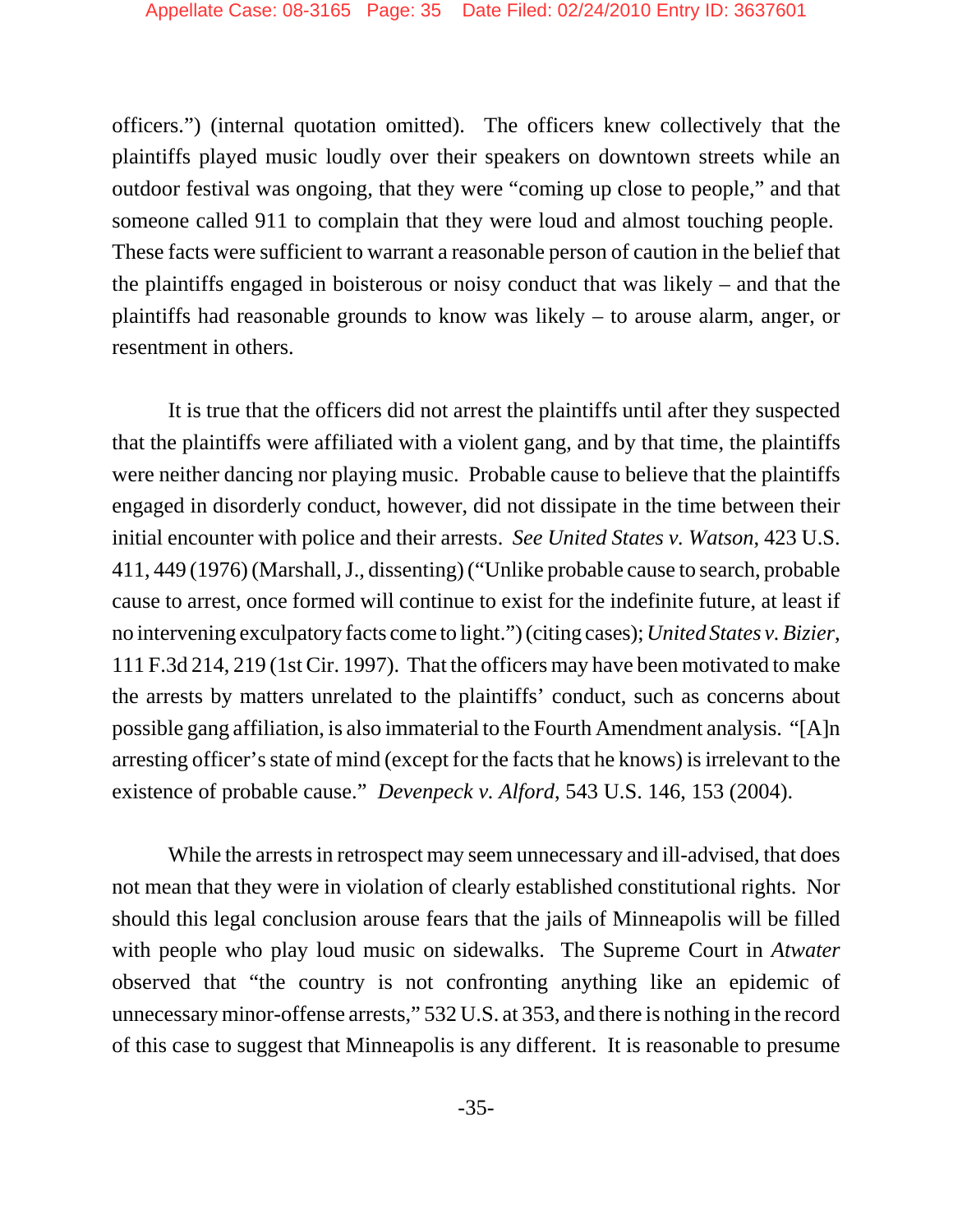that judgment and discretion typically lead officers to resolve probable cause concerning disorderly conduct – like probable cause concerning the seat belt violation in Texas at issue in *Atwater* – with warnings or citations. In this case, it appears that Merkel and Weber were prepared to forgo arrests until they were apprised of intelligence reports concerning a gang known for wearing face paint, and the plaintiffs were then unable to provide identification that would dispel concerns about possible gang activity. For better or worse, these later developments informed the officers' exercise of discretion about how to respond to the preexisting probable cause. An arguably poor exercise of discretion, however, must be distinguished from a violation of clearly established rights under the Fourth Amendment. The district court properly dismissed the plaintiffs' claim alleging an unconstitutional seizure.

The existence of probable cause to believe that the plaintiffs engaged in disorderly conduct was constitutionally sufficient to justify their detention between the arrests on Saturday night and their release on Monday. *See County of Riverside v. McLaughlin*, 500 U.S. 44, 56-57 (1991). Thus, the district court did not err in granting summary judgment in favor of the officers on the plaintiffs' Fourth Amendment claim.

## III.

I concur in the majority's judgment rejecting plaintiffs' claim that they were seized in retaliation for exercising their First Amendment right of free speech. To prevail on their claim of retaliation, the plaintiffs must show an absence of probable cause for their seizures. *Cross v. Mokwa*, 547 F.3d 890, 896-97 (8th Cir. 2008); *Smithson v. Aldrich*, 235 F.3d 1058, 1063 (8th Cir. 2000). Because there was probable cause to believe that the plaintiffs committed the offense of disorderly conduct under Minnesota law, summary judgment was appropriate on the plaintiffs' First Amendment retaliation claim.